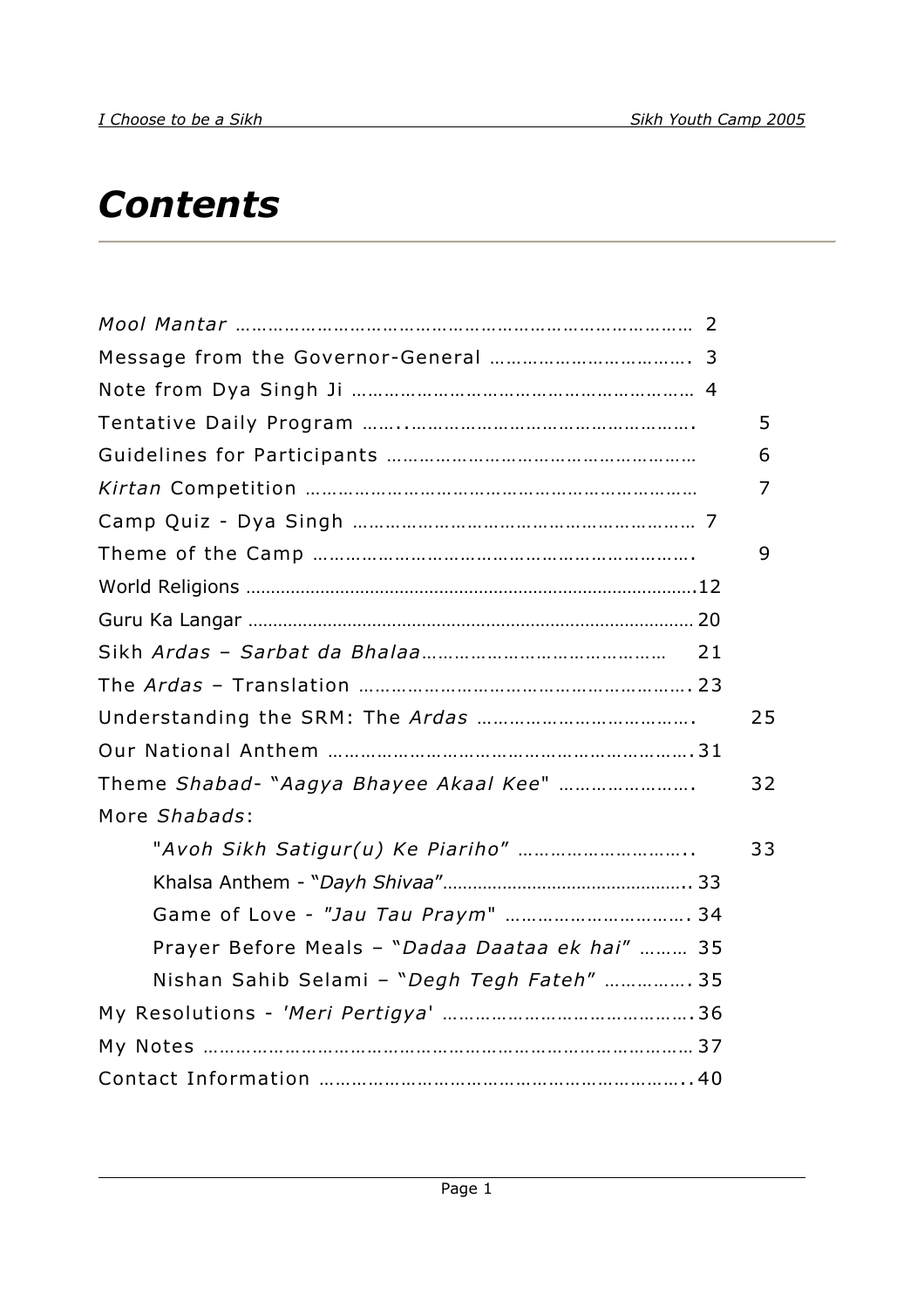# *Mool Mantar*

 $\overline{\mathsf{dR}}$ 

*ik-Onkaar*  One Universal Creator God

### ਸਤਿ ਨਾਮ ਕਰਤਾ ਪਰਖ ਨਿਰਭੳ ਨਿਰਵੈਰ

*sat' naam kartaa purakh nirbha-o nirvair*  The Name Is Truth. Creative Being Personified. No Fear. No Hatred.

### ਅਕਾਲ ਮੁਰਤਿ ਅਜੁਨੀ ਸੈਭੰ ਗੁਰ ਪ੍ਰਸਾਦਿ ॥

*akaal moorat ajoonee saibhan gur parsaad.*  Image Of The Undying, Beyond Birth, Self-Existent. By Guru's Grace.

 $\parallel$  ਜ $\vert$   $\parallel$ *jap.*  Chant And Meditate:

l

ਆਦਿ ਸਚੁ ਜੁਗਾਦਿ ਸਚੁ ॥ *aad sach jugaad sach.*  True In The Primal Beginning. True Throughout The Ages.

ਹੈ ਭੀ ਸਚੁ ਨਾਨਕ ਹੋਸੀ ਭੀ ਸਚੁ ॥੧॥ *hai bhee sach naanak hosee bhee sach ||1||*  True Here And Now. O Nanak, Forever And Ever True.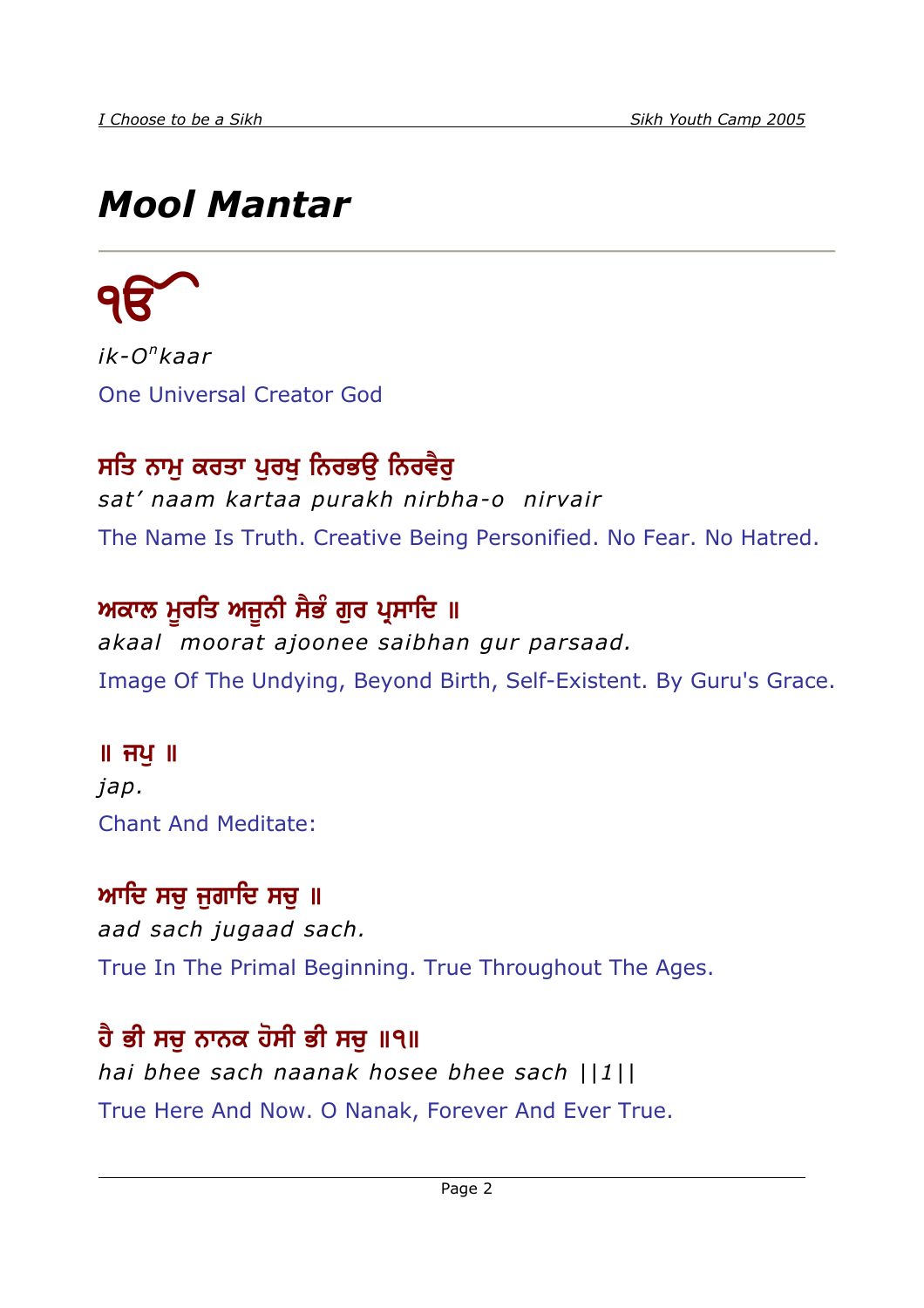### *Message from the Governor General*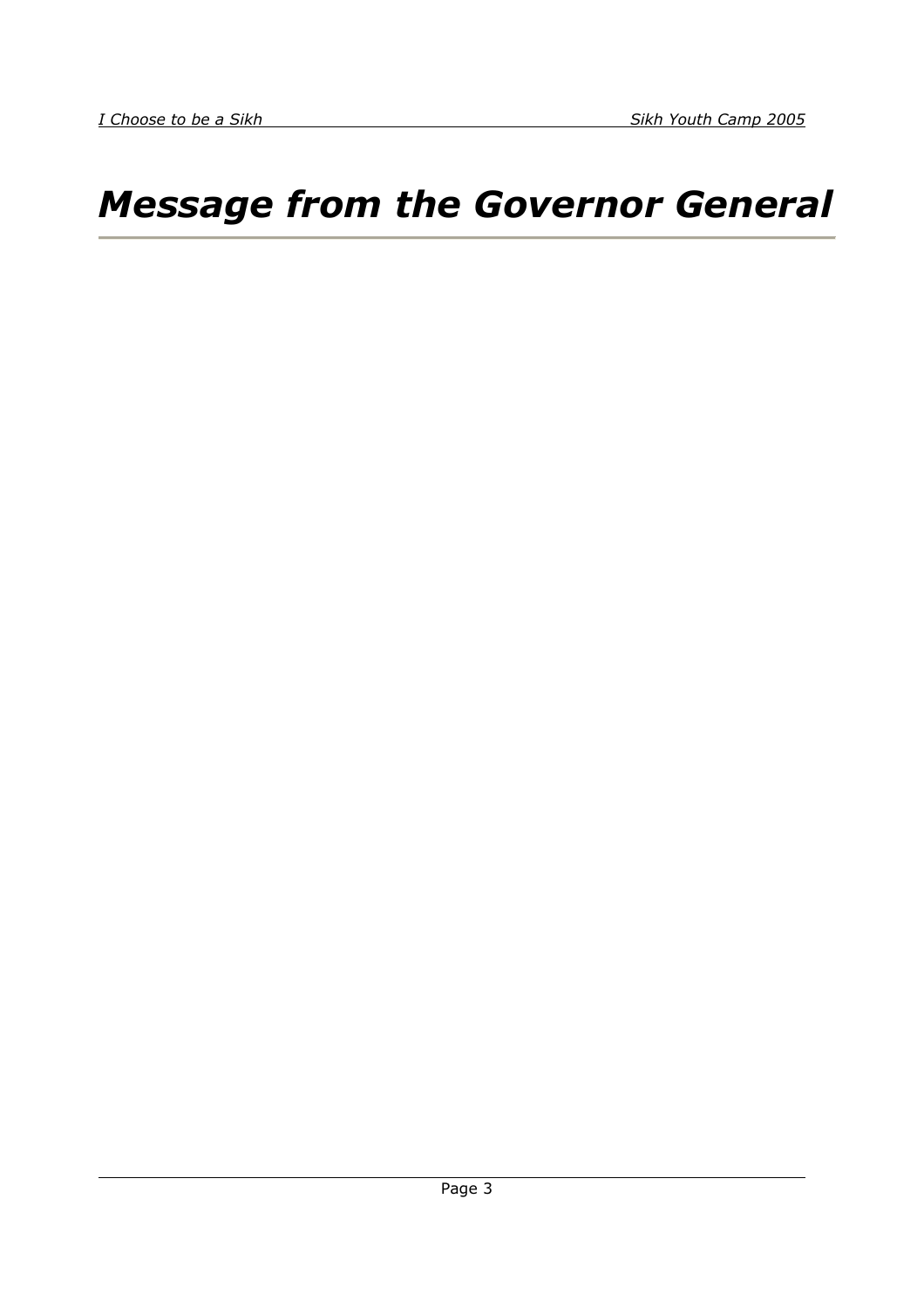# *Note from Dya Singh Ji*

Dear Youth Camp Attendee,

A very warm Waheguru Ji Ka Khalsa, Waheguru Ji Ki Fateh!

It is with pleasure that we present the curriculum for the SYCA Camp for 2005 from 10 JANUARY to 14 JANUARY 2005.

I CHOOSE TO BE A SIKH. This is the statement we shall, each of us, be exploring at this camp besides having a great deal of fun and carrying out our routine Sikh practices like kirtan (O Yes, the competition is definitely on again in 2005!), Nitnam and generally learning more about our faith. We will attempt to discover the unique features of our faith in line with comparisons with other major faiths. We look forward to plenty of input into our discussions and comparisons with Sikhism.

We will restrict ourselves to Christianity, Islam, Hinduism, Buddhism and Judaism.

It is important that we are familiar with the practices of our neighbours so that we can be a part of the ideal tolerant society that we have in Australia. But, it is also important that we are familiar with our own faith Sikhism so that each of us is an ambassador of the universal truths of Nanak.

So let us enjoy each other's company once again and also learn more about spirituality and our faith.

Cherdhi Kala and Waheguru Ji's blessings,

Uncle Dya Singh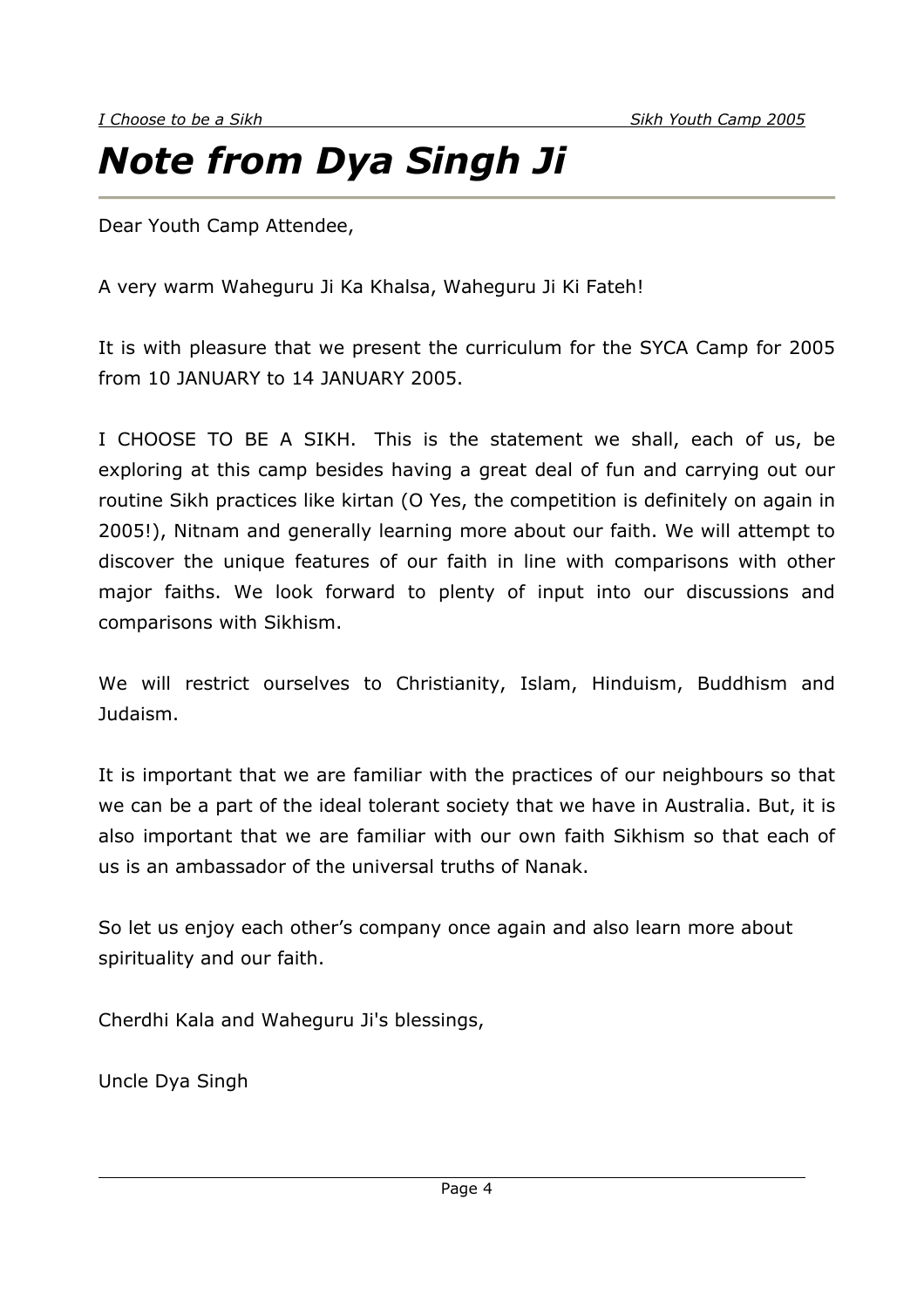## *Tentative Daily Program*

*Delivered in English and Punjabi, subject to minor changes by the organizers as they see fit.* 

| 5.00 am   | Wake up call                          |
|-----------|---------------------------------------|
| $6.00$ am | Naam Simran                           |
| $6.30$ am | Nitnem - Jap Ji, Ardas, Hukumnama     |
| 7.15 am   | Announcements for the day             |
| 7.30 am   | <b>Breakfast</b>                      |
| 8.30 am   | Selaami                               |
| $9.00$ am | Inspiration Session (all groups)      |
| 10.15 am  | <b>Break</b>                          |
| 10.30 am  | <b>First Individual Group Session</b> |
| 11.30 pm  | Second Individual Group Session       |
| 12.30 pm  | Lunch                                 |
| $2.00$ pm | Games and team building sessions      |
|           |                                       |
| 4.30 pm   | Shower and afternoon tea              |
| 5.15 pm   | Third Individual Group Session        |
| 6.00 pm   | Dinner                                |
| 7.15 pm   | Rehras                                |
| 7.30 pm   | Rehras Explanation                    |
| 8.00 pm   | Kirtan Competition                    |
| 9.15 pm   | <b>Indoor Sports Competition</b>      |
| 11.00 pm  | Lights off                            |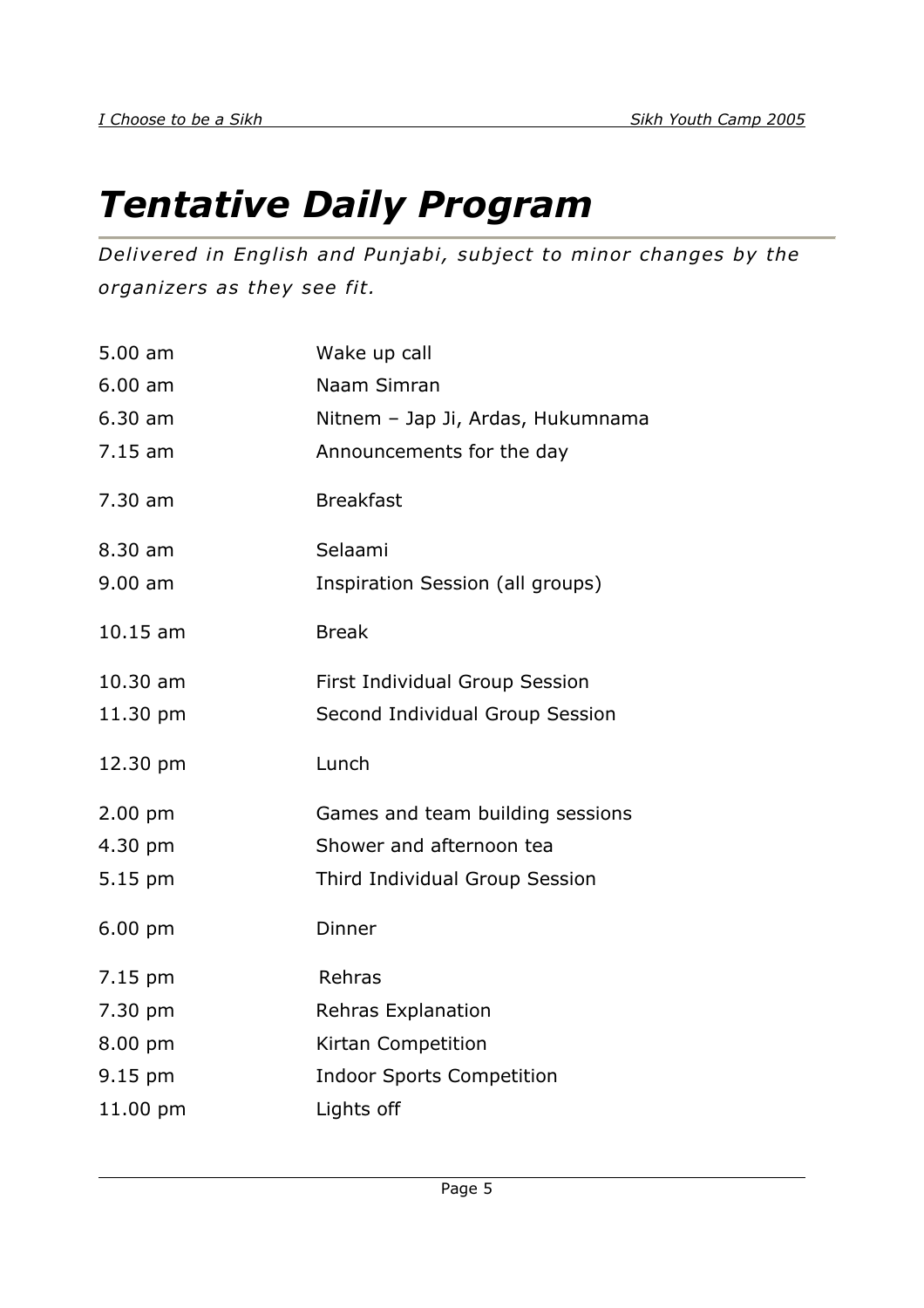# *Guidelines for Participants*

#### *1. General*

- a. Participants are to cover their head at all times.
- b. Participants must remove their footwear before entering the Darbar Sahib.
- c. Participants are to wear decent clothing.
- d. Participants are to remain within the camp boundaries throughout the whole camp.
- e. Participants, who need to leave the camp for any reason, please refer to the organizing committee for further advice.
- f. Participants should refer to any counsellors if they encounter any problems.
- g. Participants should be punctual at all times.
- h. Participants are to attend all activities and programs as scheduled.
- i. Male and female participants must remain strictly within their respective dormitories.
- j. Each participant is allocated one bed. Please keep to your own bed.
- k. Participants must follow the instructions of counsellors at all times.
- l. Participants are to wear their nametags at all times.

#### *2. Darbar Sahib/Hall Manners*

- a. Please cover your heads in the Darbar Sahib at all times.
- b. Strict silence must be maintained in the Darbar Sahib.
- c. Please handle the Nitnam Gutkas with full respect. Gutkas may be kept on your laps but must not to be put on the floor.
- d. Wash your hands and feet before you proceed to the Darbar Sahib.
- e. Any form of vandalism will be dealt with severely.

#### **3.** *Dormitories*

- a. Food, drinks and footwear are to remain outside the dorms and cleanliness in the dorms is to be maintained.
- b. Seek the sevadars if there are any problems.

#### *4. Telephones*

- a. A public telephone is available.
- b. All mobile phones are to be turned off for the duration of the camp.
- c. Contact a counsellor if you need to make a call.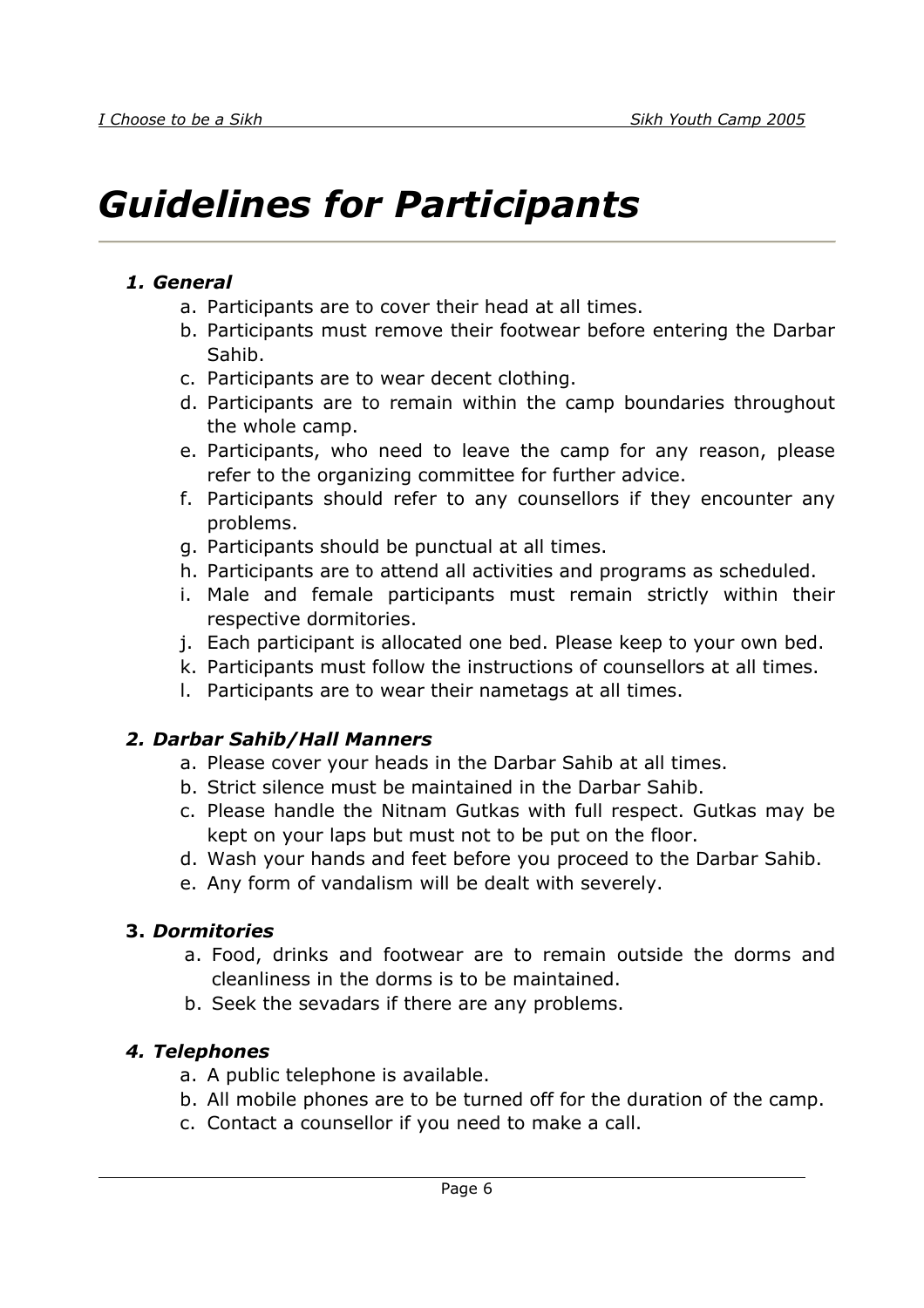# *Kirtan Competition*

The Kirtan Competition is on again. May the best Jatha win this highly competitive event.

Marks will be given for:

- 1. General presentation presenting a good image. Can shabads be heard with clarity?
- 2. Control of voices (musical pitch)
- 3. Keeping to rhythm

l

Extra marks will be awarded if you have your own dedicated percussionist – tabla or dholki player.

The Youth Camp Committee can only do any variations to the rules.

# *Camp Quiz – Dya Singh*

On the last day of the camp there will be a CAMP QUIZ. Prizes will be given to the winning team/Jatha. Below are the rules, parameters and conditions of the Quiz. May the best team win!!!

- 1. The Camp Quiz will be based on all that you are going to learn at the camp and also all the information in the Samelan Guide.
- 2. Uncle Dya Singh Ji will be the Quizmaster. He will set all questions.
- 3. A 'Panel of Judges' will oversee all proceedings and will have the power to overrule answers or decisions of the Quiz Master.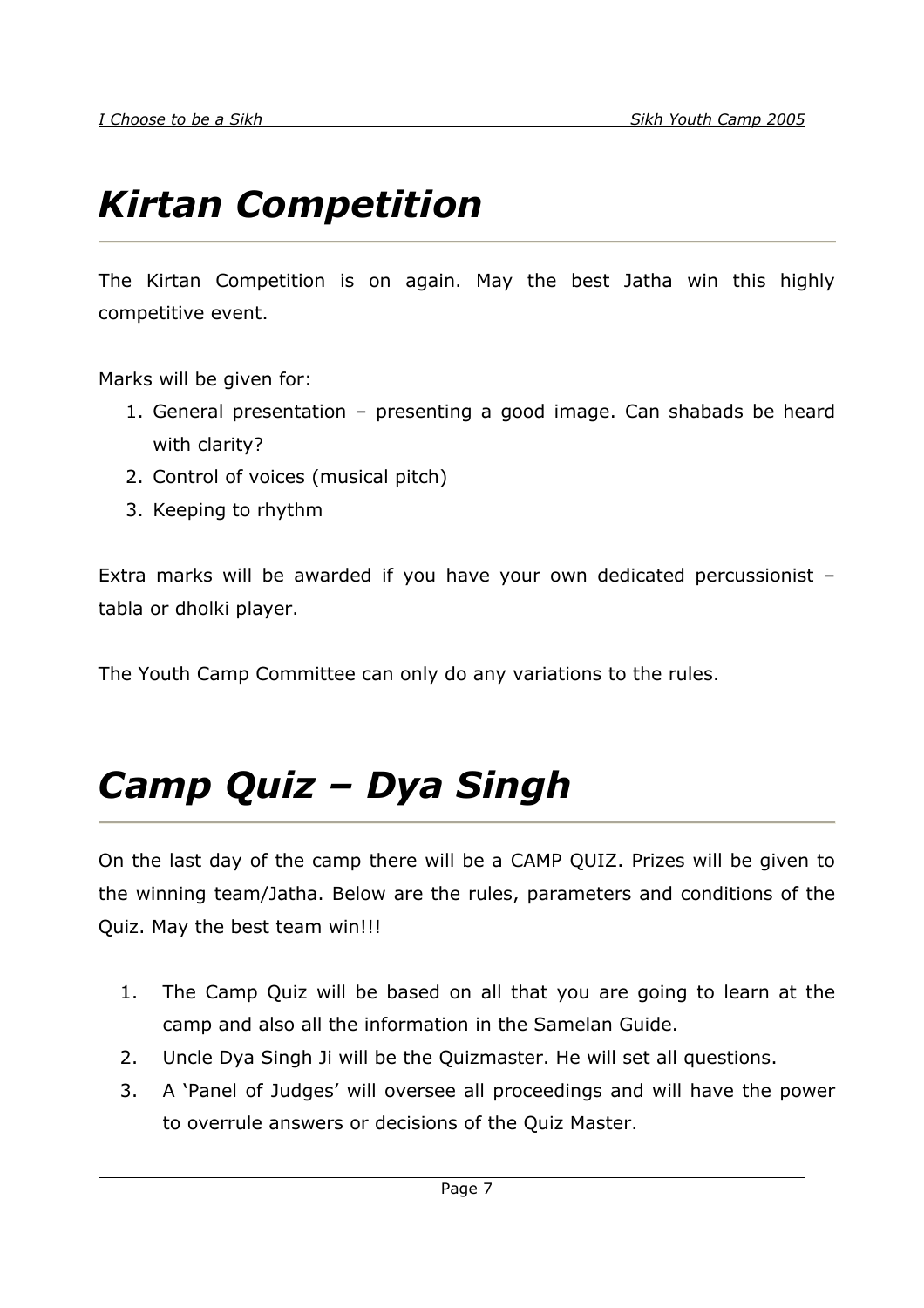- 4. All Camp Participants will be divided into five groups of equal numbers. Each group will consist of equal numbers of youngsters below age 12 and above age 12.
- 5. Questions will be set in the Senior (above 12) and the Junior (below 12) categories.
- 6. Each group must give answers after consultation. Each group will nominate one group member to answer. Answers must be given in rotation.
- 7. Senior category questions can be answered by any member of the group (in rotation). Junior Category questions can only be answered by members below age 12 but they may be prompted by other group members (senior or junior).
- 8. Each group can only give one answer so careful consultation is advised.
- 9. A correct answer by the group to whom a question is posed gets 5 points. If their answer is incorrect, the second group asked in rotation gets 3 points. The third group asked gets a maximum of 2 points and the fourth group 1 point. A second round of the same question will receive 1 point only. Consolation-prize questions asked at random receive 1 consolation-prize point.
- 10. Groups will be asked questions in rotation and the Quiz Master will specify whether it is a 'senior' question or a 'junior' question.
- 11. Questions will be asked as set down by the Quiz Master.
- 12. Any participant caught cheating in any way will be tortured by tickling and their group will lose points as decided by the judges!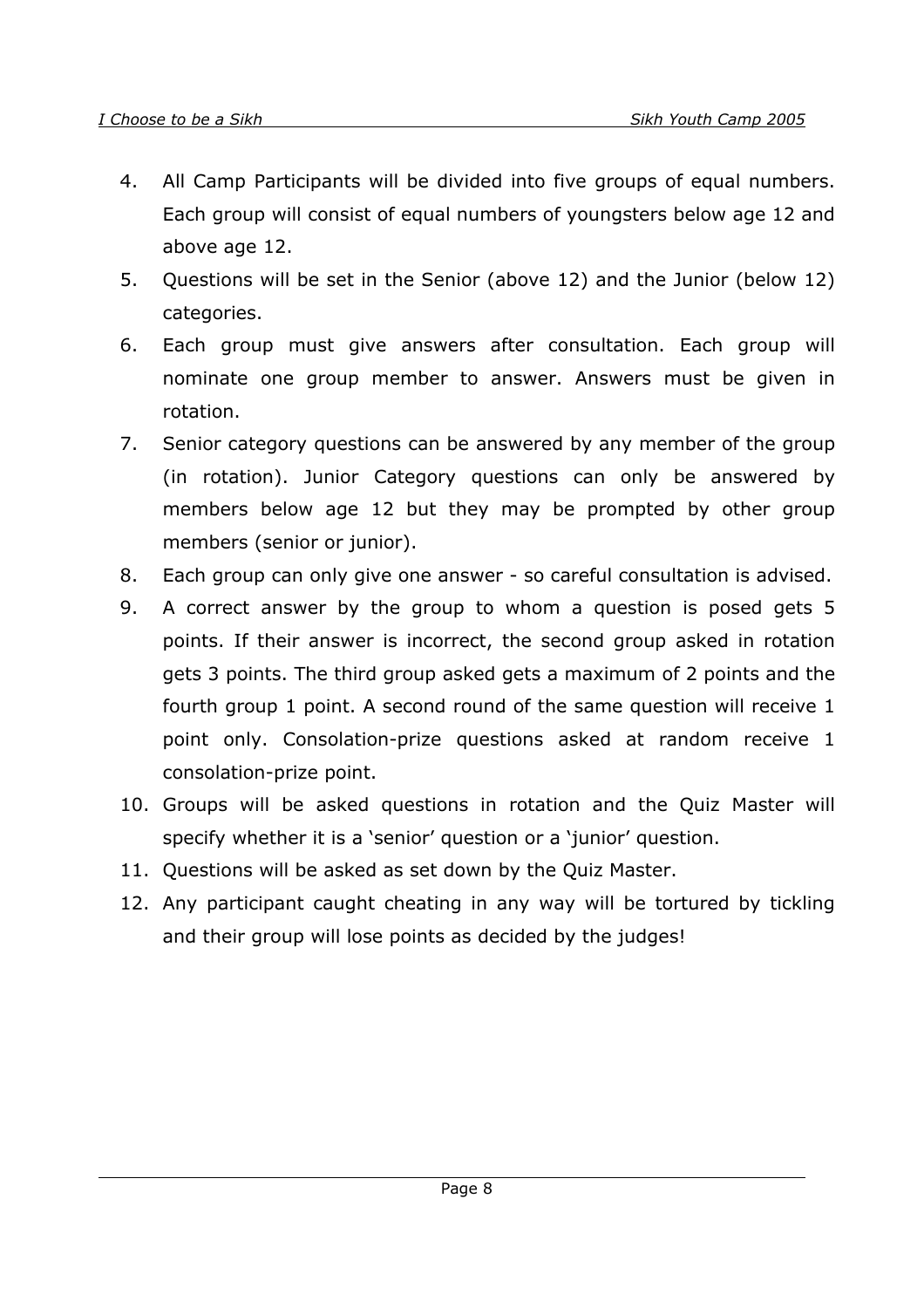# *Theme of the Camp*

### **"I Choose to be a Sikh"**

The theme of this year's (2005) annual Camp is - **I choose to be a Sikh**. In a brainstorming session with some learned Sikh friends, the following special features came up to assert the theme and in answer to the question – "Why Sikhism for me?"

These are not exhaustive and participants will be encouraged to add on to the list after discussions. Participants will get the chance to explore basic features of other major faiths and hold discussions in comparing with Sikhism.

#### **SIKHISM SAYS:**

- 1. God is 'truth'. He is the one true source of reality. The creator. He is infinite, unborn, undying. He is beyond time, space and form. He is merciful, without fear and without revenge. He is the Enlightener.
- 2. Our 'Guru Sahibs' claimed to be His (God's) servants not His sons, nor His prophets. They claimed to be just the messengers of His word. Guru Gobind Singh even went to the extent of declaring that anyone 'worshipping' them would go to hell!
- 3. The 'word of God', (Gurbani), the Sikh scriptures are the 'guru' the teacher. The 'word of God' was written down by the Guru Sahibs, during their lifetime and NOT written after the 'masters' had passed away. Therefore the scriptures are authentic and true.
- 4. Sikhs have been gifted with 'direct access' to God. There are no official 'middlemen' (like priests) for Sikhs to seek out, to be able to pray to God. In fact, the entire crusade of our 'Guru Sahibans' was against the tyranny of middlemen who positioned themselves between Man and God.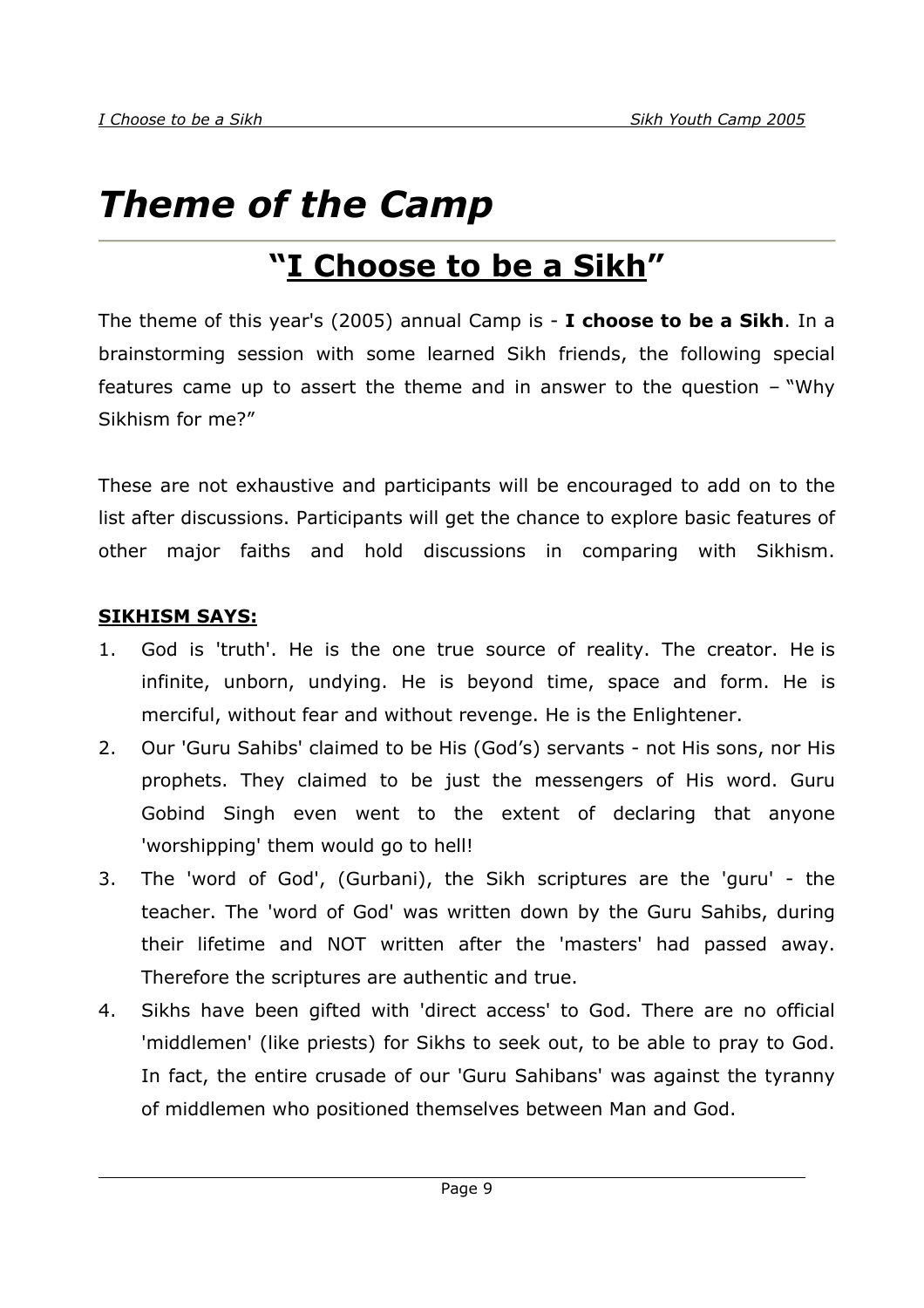- 5. Sikhs are encouraged to do Nitnam/Naam Simran/Prayer to God before the sun comes up (in the ambrosial hours) and at dusk and before going to sleep. BUT, Sikhs are encouraged to 'contemplate His name' with every breath.
- 6. Sikhs look upon all religions as pathways to God. A Sikh will never claim that his religion is the best, to the detriment of others. So a Sikh does not look down upon followers of other religions. He/she does not just 'tolerate' other faiths/religions but fully 'accepts' them as pathways to God, and 'accepts' followers of other faiths as equals.

#### **PROOF:**

- A. The Ninth Guru, Tegh Bahadur, gave his life so that Hindus could practice their religion in peace.
- B. The foundation stone of the holiest of Sikh shrines, the Darbar Sahib (Golden Temple) was laid by a Muslim saint, Mian Mir.
- C. The Sikh scriptures and Guru Granth Sahib, contain the 'revealed word' of God through not only Sikh 'gurus' but also Hindu saints and Muslim saints.
- 7. The concept of 'Langar' is unique to Sikhism.
- 8. Equality is strongly emphasised. Equality between man and woman and full respect for non-Sikhs. In fact there is greater emphasis of the 'feminine' qualities like compassion, love and mercy. The congregation is the feminine equivalent to God being masculine. Women have equal rights to conduct religious ceremonies within a Sikh congregation.
- 9. Sikhs do not have to visit any special places of pilgrimage. The greatest pilgrimage is the one 'within'.
- 10. Sikhs do not have to pray in a certain direction because God is everywhere.
- 11. Sikhs are not forced into any practices like circumcision, or any other form of bodily marking or disfigurement.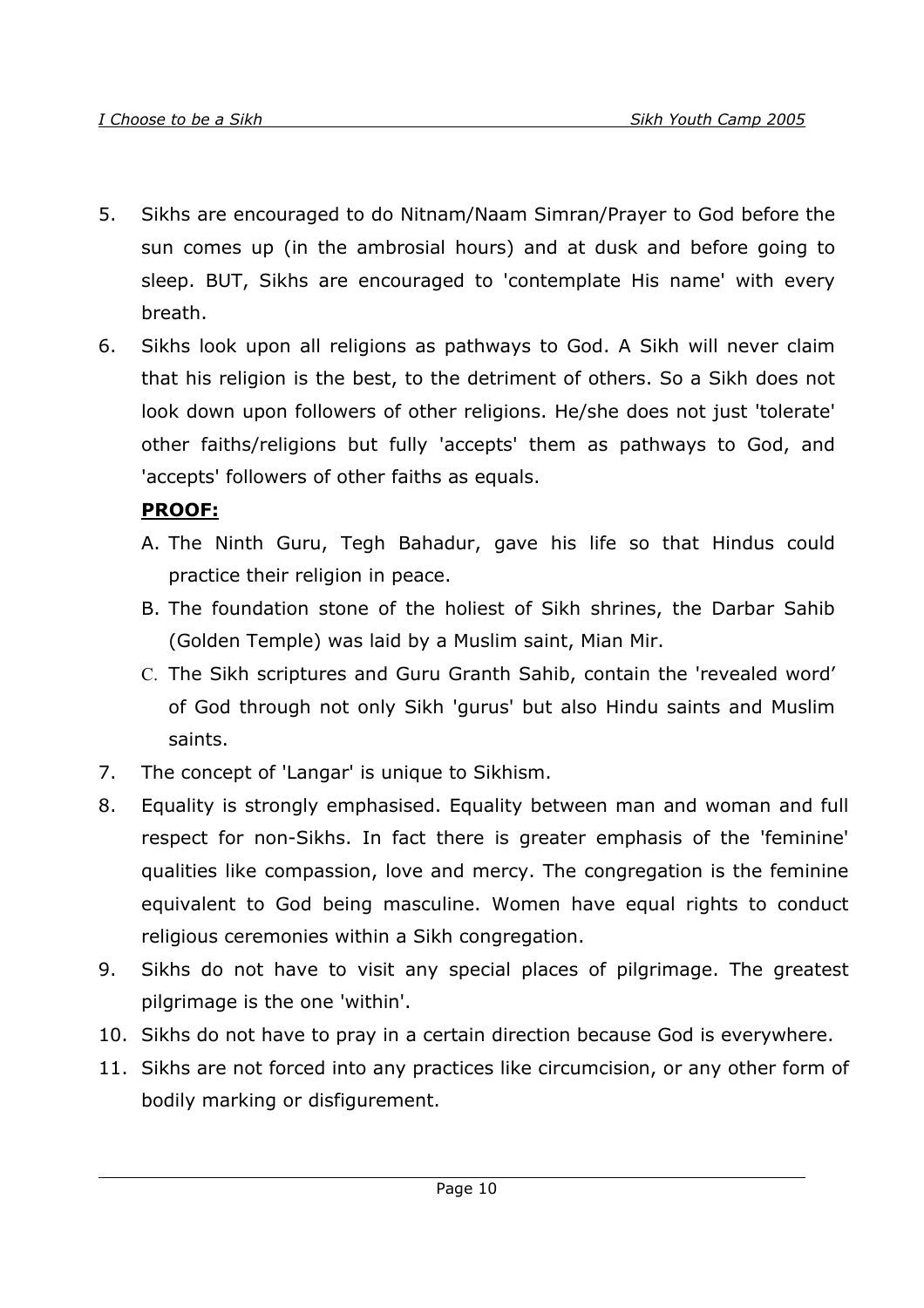- 12. Sikhs do not have to carry 'magical' amulets nor believe in such practices, as there is direct access to God.
- 13. Sikhs shall not put fear into anyone, nor fear anyone. That means Sikhs will not oppress anyone, nor tolerate an oppressor.
- 14. Sikhs shall not pray at graves or to ancestors or to deities. Prayer shall be directly to God the All-Giver. Sikhs do not worship idols, but protect the rights of those who do.
- 15. There is no conversion forcible or through any form of coercion like promises of a place in heaven or financial help or emotional support etc. of non-Sikhs. But, a convert is made welcome. A Sikh will not show favour to a fellow Sikh over a non-Sikh except based on merit.
- 16. There is no special place called heaven or hell. No material promises are made for good deeds. Depending on past actions and present conduct, life right here can become 'heaven' or 'hell'. A state of enlightenment is what 'heaven' is. One does not have to wait for death to go to hell or heaven.
- 17. Sikhs do not seek to be 'saved' as Sikhs do not hold themselves out as sinners. However, Sikhs seek enlightenment and a 'place at God's feet'.
- 18. Sikhism does not encourage a 'flock' mentality but focuses on individual development. 'Seva lakh se aik ledaun, tebhi Gobind Singh naam kehaun.'
- 19. Sikhs are not anti-ritualism, but anti 'meaningless' ritualism. The adage- 'I do it because my forefathers did it'. Question - Why? Answer-'I don't know!' or "So 'n' so said so" does not hold with Sikhism. Protocol and uniformity does play a part in portraying a sense of belonging.
- 20. In summary, Sikhism is about Naam Simran (meditation), Kirat Karni (honest living) and Wand Shakana (sharing your earnings with the underprivileged).

Dya Singh (Australia) January 2005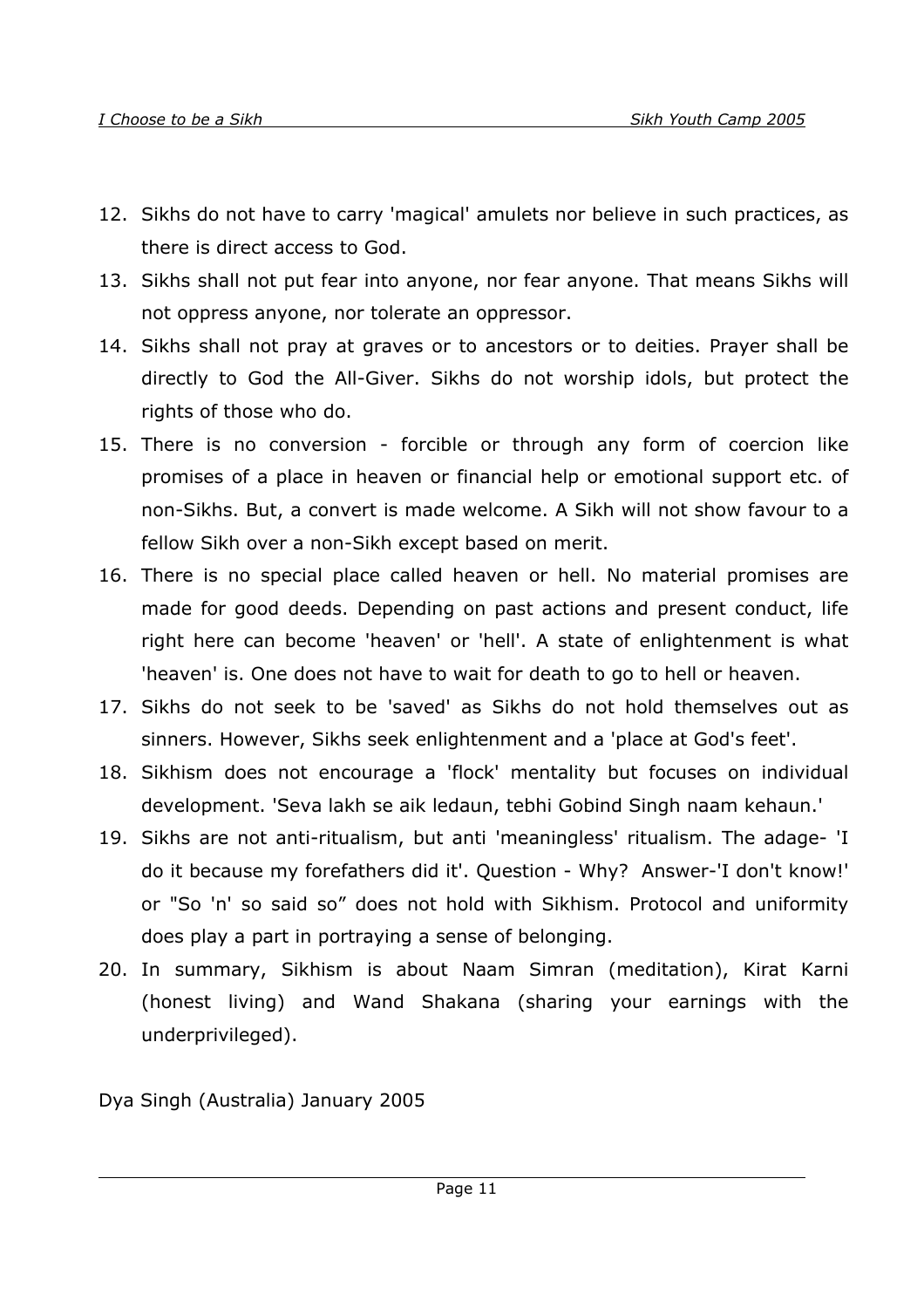# *World Religions*

Following are some general explanations\* about the different world religions. We suggest that you read them to help you better prepare for discussion.

### **BUDDHISM**

Buddhism is a religion, which is, based on the teachings of Siddhartha Gautama, the son of a wealthy landowner born in northern India around 560 B.C. In order to achieve spiritual peace, Gautama renounced his worldly advantages and became known as Buddha, or "the enlightened one". He preached his religious views his entire life throughout South Asia.

#### *Basic Beliefs of Buddhism:*

The basic beliefs of Buddhism can be demonstrated in the following concepts and doctrines:

#### *Buddhist Precepts:*

There are five precepts taught by Buddhism that all Buddhists should follow:

- Kill no living thing.
- Do not steal.
- Do not commit adultery.
- Tell no lies.

l

• Do not drink intoxicants or take drugs.

Other precepts apply only to monks and nuns:

- Eat moderately and only at the appointed time.
- Avoid that which excites the senses.
- Do not wear adornments.
- Do not sleep in luxurious beds.
- Accept no silver or gold.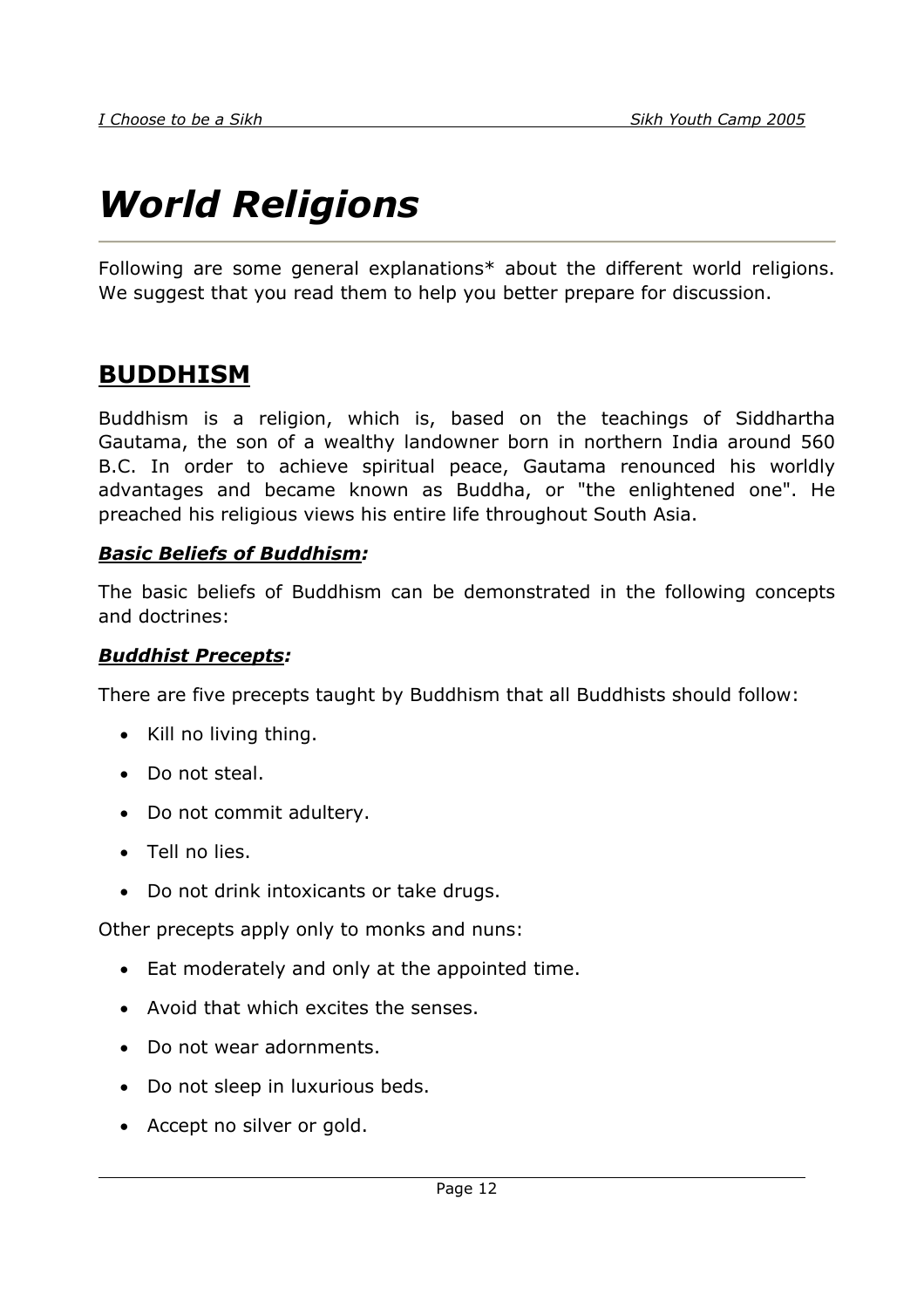#### *Sacred Scriptures:*

In Theravada (Southeast Asian) Buddhism, there are three groups of writings considered to be Holy Scripture, known as the "Three Baskets" (Tripitaka). The Vinaya Pitaka (discipline basket) contains rules for the higher class of Buddhists; the Sutta Pitaka (teaching basket) contains the discourses of Buddha; and the Abidhamma Pitaka (metaphysical basket) contains Buddhist theology.

Mahayana (Chinese, Japanese, Vietnamese, etc.) Buddhism contains an incredibly large number of holy writings, over five thousand volumes. The oldest scriptures are based on Sanskrit, while others have been written in Nepalese, Tibetan, and Chinese. There are no clear limits as to what should be admitted as scripture, so thousands of writings on the topic have been admitted.

### **CHRISTIANITY**

l

Christianity is based upon the teachings of Jesus, a Jew who lived his life in the Roman province of Palestine. Roman communications networks enabled Christianity to spread quickly throughout the Roman Empire and eventually to the rest of Europe, and finally the entire globe.

#### *Basic Beliefs of Christianity:*

The central figure in Christianity is Jesus (or Christ), a Jew who came into this world by Immaculate Conception to a virgin named Mary. His birth is celebrated at Christmas with hymns and gift giving. This man was not only man, but also the Son of God and lived his life without sin.

During his lifetime, Jesus performed many miracles and spoke to many people about his father in heaven. He was arrested for claiming to be God's son and was hanged on the cross by the Romans at age 33. Christians believe that the suffering and death upon the cross, which this sinless man endured, paid for the sins of all mankind, and because of Jesus' actions, salvation can be achieved by anyone who believes in him. This act of sacrifice is remembered during Lent.

Following his death, Christians believe that he rose from the grave (celebrated at Easter) and returned to the Earth, appearing to his followers and telling them of the kingdom of God to which he was going. He also promised his disciples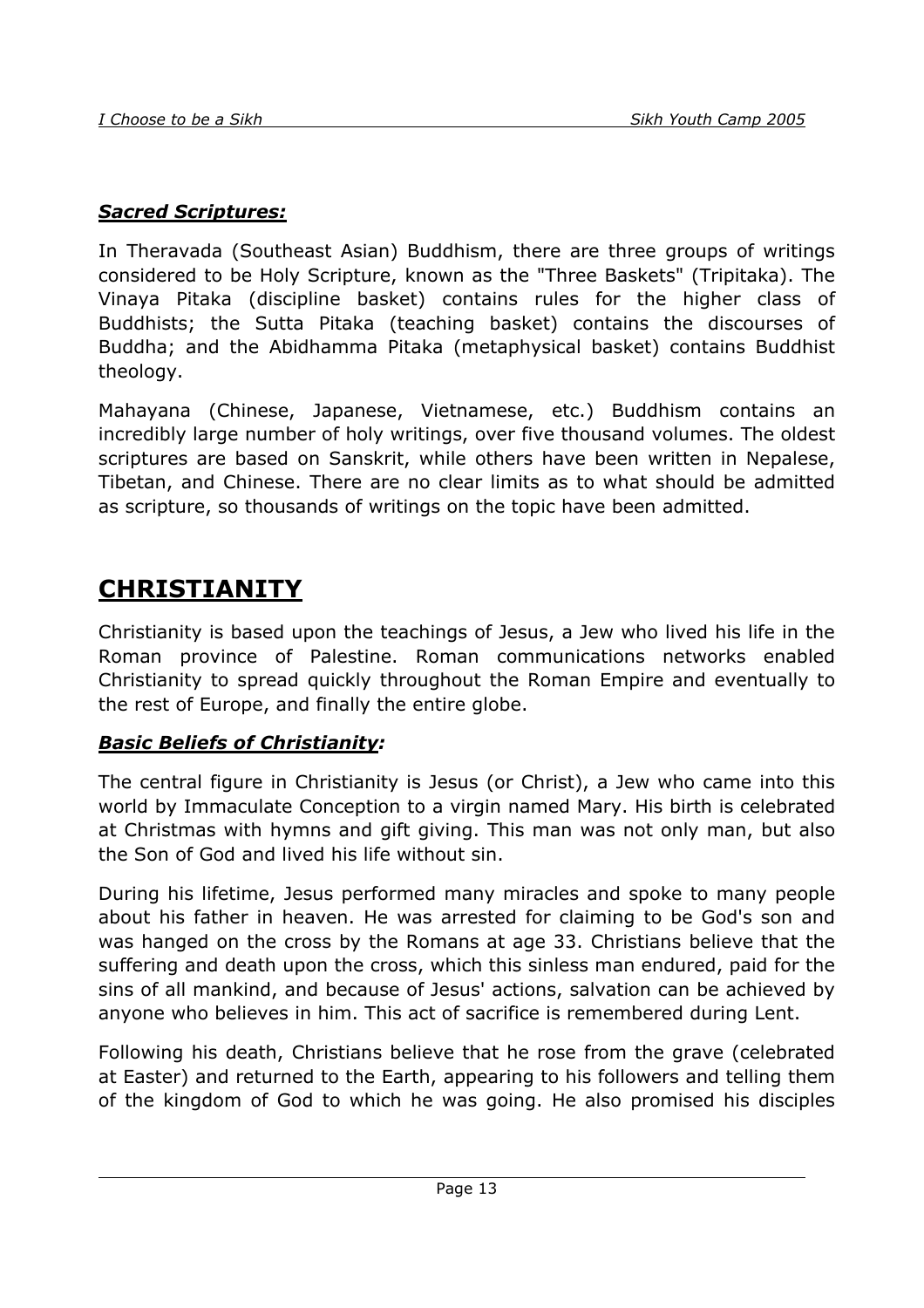that he would return one day to bring all believers with him to that kingdom, to enjoy eternal life in the presence of God.

Christians can read of the life of Jesus, as well as his ancestors in the only *Christian holy text*, the Bible. It consists of the Old Testament (which is also considered sacred to Judaism and Islam) and the New Testament. The Old Testament chronicles the lives of Jews and others who lived before Jesus, who had been promised a savior by God, and were waiting for him. This text contains many stories about people demonstrating faith in God and also provides historical information about the era. The New Testament is unique to Christianity, for it centers around the figure of Jesus and his effect on the world. Christians believe that Jesus is the one that the Old Testament foretold, so instead of looking for a savior, they await the return of Jesus so that he can take them to his kingdom, or heaven.

The beliefs of Christianity can be seen in the words of the Apostle's Creed, a document that was written to distinguish Christianity from other religions and show basic Christian doctrine in a concise manner.

#### *The Apostles' Creed:*

l

I believe in God the Father Almighty, Maker of heaven and earth. And in Jesus Christ, His only Son, our Lord; Who was conceived by the Holy Spirit, Born of the Virgin Mary, Suffered under Pontius Pilate, Was crucified, died and was buried. He descended into hell; The third day He rose again from the dead; He ascended into heaven and is seated at the right hand of God the Father Almighty; From there He shall come to judge the living and the dead. I believe in the Holy Spirit, The holy Christian Church,

The Communion of Saints, The Forgiveness of sins, The Resurrection of the body,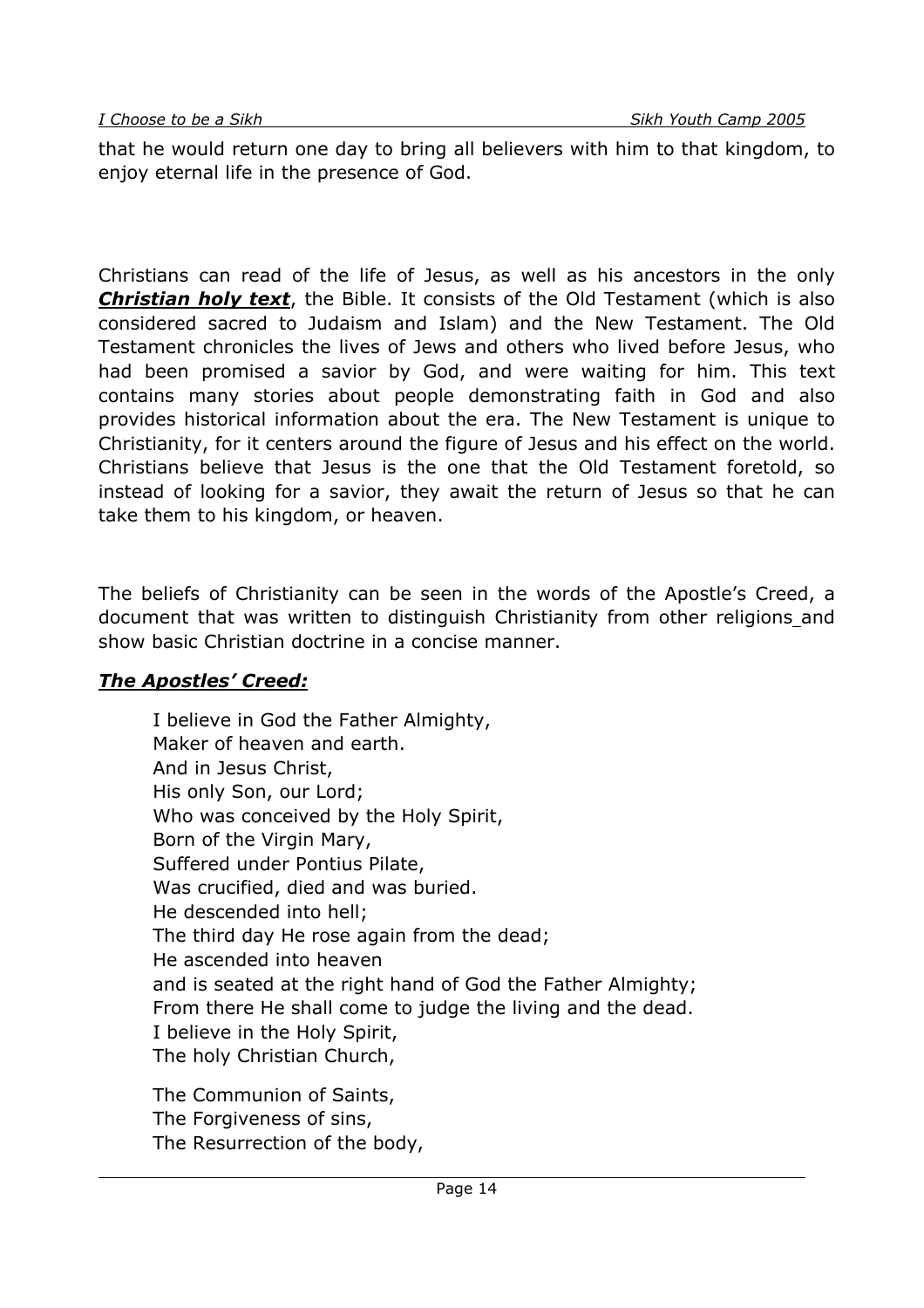And the Life everlasting. Amen.

### **HINDUISM**

l

Hinduism is the oldest and most complex of all religious systems. Providing an adequate history for the development of Hinduism is difficult, since it has no specific founder or theology and originated in the religious practices of Aryan tribes who moved to India from central Asia more than three thousand years ago. The Aryans attacked the Harappan people who lived in modern day India around 1500 B.C. Eventually, through adaptation to the religious beliefs of the other, both groups developed similar religious belief systems, founded on the polytheism of the Aryans and the sanctity of fertility of the Harappans.

#### *Basic Beliefs of Hinduism:*

Hinduism is based on the concept that human and animal spirits reincarnate, or come back to earth to live many times in different forms. The belief that souls move up and down an infinite hierarchy depending on the behaviors they practiced in their life is visible in many of the Hindu societal policies. The caste system survives and charity towards others is unheard of because each individual deserves to be in the social class of birth. A person is born into the highest class because of good behaviours in a past life, and a person is born into poverty and shame because of misbehaviors in a past life.

Today, a Hindu can be polytheistic (more than one god), monotheistic (one god), Pantheistic (god and the universe are one), agnostic (unsure if god exists), or atheistic (no god) and still claim to be Hindu. This open theology makes it difficult to discuss basic beliefs since there are many ideas about what Hinduism means. However, these universal ideas must be mentioned.

Central to Hinduism are the concepts of reincarnation, the caste system, merging with brahman (or the ultimate reality), finding morality, and reaching Nirvana (the peaceful escape from the cycle of reincarnation).

Religious documents include Sruti, (what is heard) and Smriti, (what is remembered). The Sruti include deeply religious things communicated to a seer and recorded. The Vedas, the religious writings, include mantras (hymns of praise), brahmanas (sacrificial rituals) and upanishads (108 sacred teachings). The Smriti include the law (books of laws), puranas (myths, stories, legends) and epics (sets of holy myths including Ramayana and Mahabharata).

The Hindu paths to salvation include the way of works (rituals), the way of knowledge (realization of reality and self-reflection), and the way of devotion (devotion to the god that you choose to follow). If the practitioner follows the paths of these ways, salvation can be achieved.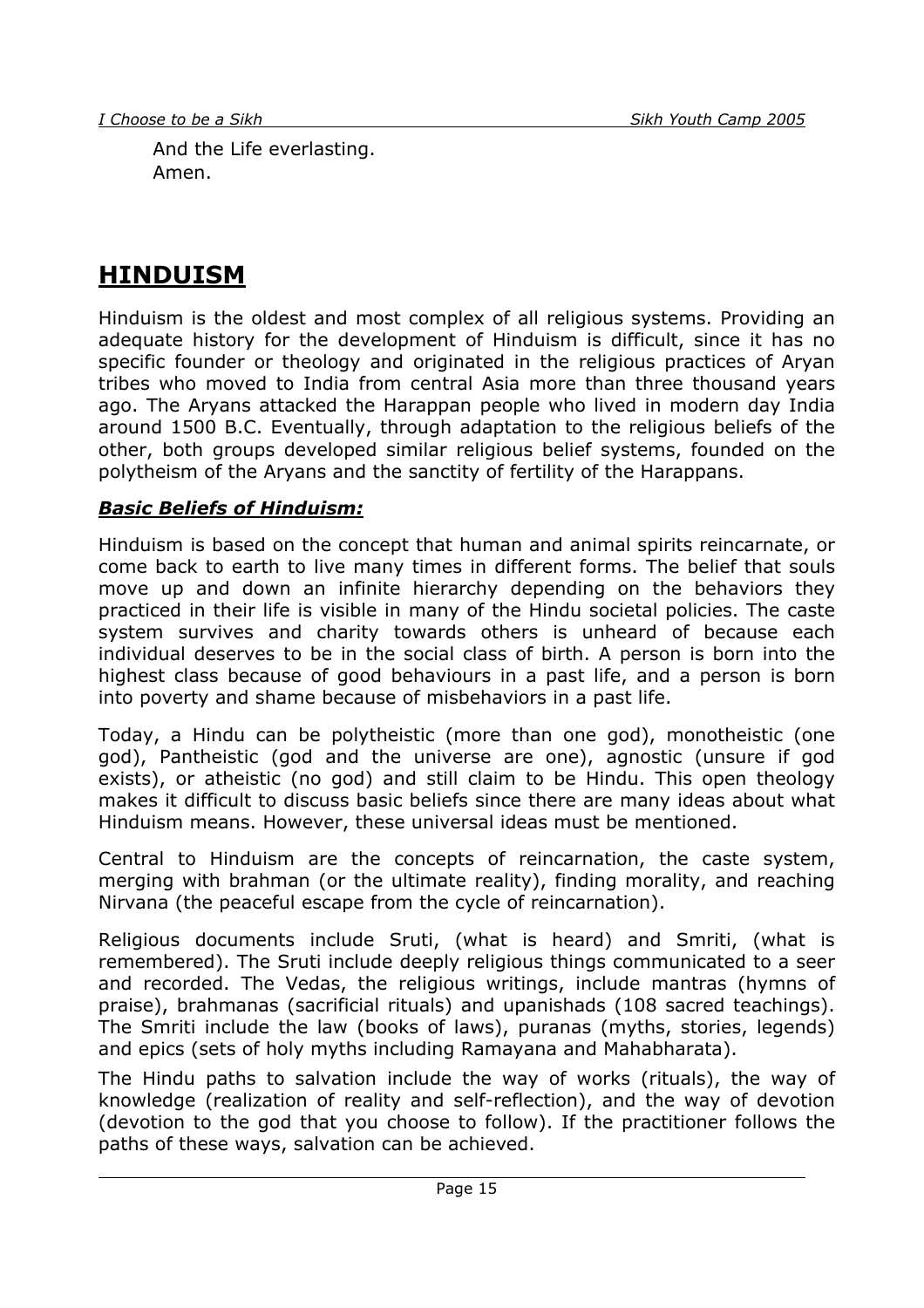### **ISLAM**

l

The history of Islam centers around the last prophet of Islam i.e. Prophet Muhammad (May Peace and Blessings Be Upon him-SAW). He was born around 570 A.D. and was raised by his extended family after the death of his parents. As he grew, he became dissatisfied with polytheism and came to believe in one God, Allah. He began to have religious visions around age 40. During these visions, Muhammad would receive "messages" or "revelations" from God. He would memorize them and teach them to his followers. These visions are now recorded in the Qur'an. Muhammad continued to receive these visions until his death in 632 A.D.

#### *Basic Beliefs of Islam:*

The teachings of Islam are comprised of both faith and duty (din). One branch of Muslim learning, "Tawhid", defines all that a man should believe, while the other branch, "Shari'a", prescribes everything that he should do. There is no priesthood and no sacraments. Except among the Sufis, Muslims receive instruction only from those who consider themselves adequately learned in theology or law.

*The five articles of faith* are the main doctrines of Islam. All Muslims are expected to believe the following:

**God**. There is one true God and his name is Allah.

**Angels**. Angels exist and interact with human lives. They are comprised of light, and each has different purposes or messages to bring to earth. Each man or woman has two angels who record his actions; one records good deeds, the other bad deeds.

**Scripture**. There are four inspired books, the Torah of Moses, the Psalms (Zabin) of David, the Gospel of Jesus Christ (Injil) and the Qur'an. All but the Qur'an has been corrupted by Jews and Christians.

**Prophets**. God has spoken through numerous prophets throughout time. The six greatest are: Adam, Noah, Abraham, Moses, Jesus, and Muhammad. Muhammad is the last and greatest of Allah's messengers.

Last Days. On the last day there will be a time of resurrection and judgment. Those who follow Allah and Muhammad will go to Islamic heaven, or Paradise. Those who do not will go to hell.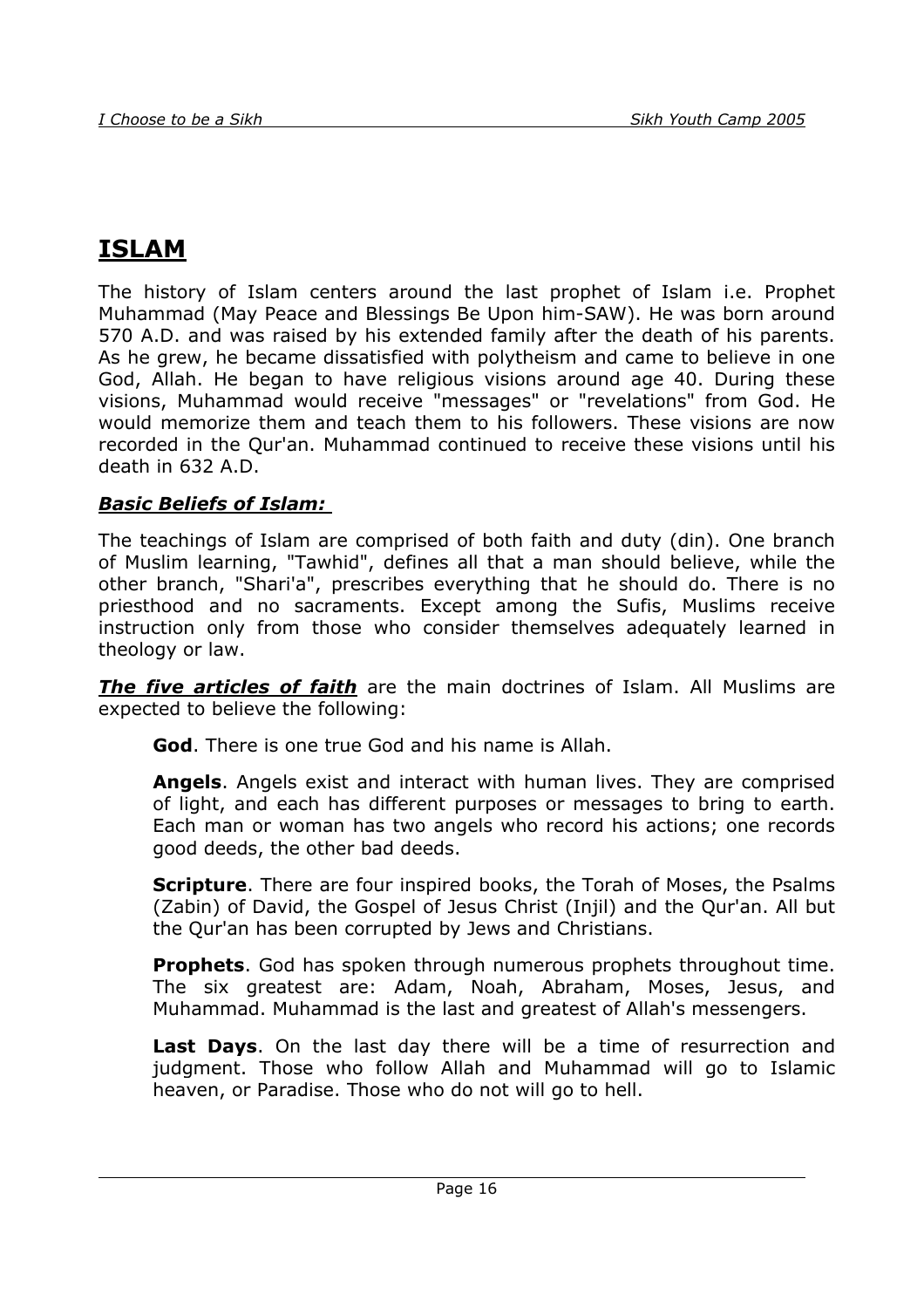*The five pillars of faith* are observances in Islam, which are duties each Muslim must perform.

**Creed (Kalima)** - One must state, "There is no God but Allah, and Muhammad is the Prophet of Allah", publicly to become a Muslim.

**Prayer (Salat)** - Prayer must be done five times a day (upon rising, at noon, in mid-afternoon, after sunset, and before going to sleep) towards the direction of Mecca. The call to prayer is sounded by the muezzin (Muslim crier) from a tower (minaret) within the mosque.

**Almsgiving (Zakat)** - Muslims are legally required to give one-fortieth of their income to the needy. Since those to whom alms are given are helping the giver achieve salvation, there is no sense of shame in receiving charity.

**Fasting (Ramadan)** - During the holy month of Ramadan, faithful Muslims fast from sunup to sundown each day. This develops self-control, devotion to God, and identity with the needy.

**Pilgrimage (Hajj)** - Each Muslim is expected to make the pilgrimage to Mecca at least once in their lifetime if they have the means to do it and are physically capable of the trip. It is an essential part of gaining salvation, so the old or infirm may send someone in his or her place. It involves a set of rituals and ceremonies.

A sixth religious duty associated with the five pillars is Jihad, or Holy War. This duty requires that if the situation warrants, men are required to go to war to defend or spread Islam. If they are killed, they are guaranteed eternal life in Paradise.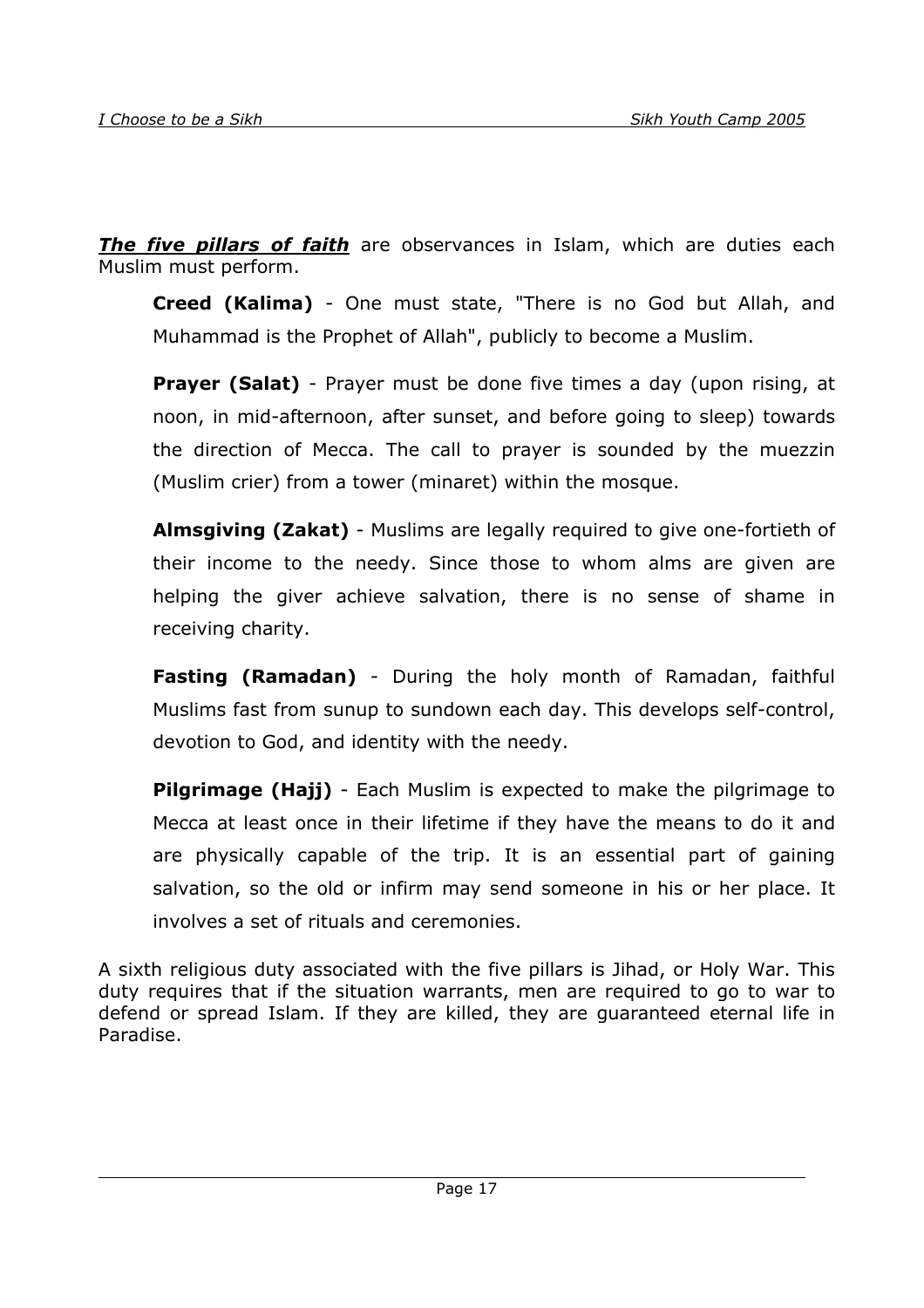### **JUDAISM**

The Old Testament books of the Bible describe numerous struggles of the Jewish people. After their triumphant Exodus from Egyptian captivity following Moses, they wandered around in the desert for forty years before entering the Promised Land. They had many conflicts with neighboring societies, yet for several centuries were able to maintain a unified state centred in Jerusalem.

#### *Basic Beliefs of Judaism:*

Judaism is a monotheistic religion, which believes that the world was created by a single, all-knowing divinity, and that all things within that world were designed to have meaning and purpose as part of a divine order. According to the teachings of Judaism, God's will for human behavior was revealed to Moses and the Israelites at Mount Sinai. The Torah, or commandments, which regulate how humans are to live their lives, was a gift from God so that they might live according to His will.

#### *Statement of Faith:*

l

Moses Maimonides, a Spanish Jew who lived in the 12th century, tried to condense the basic beliefs of Judaism into the form of a creed. It is still followed by the traditional forms of Judaism.

- 1. I believe with perfect faith that the Creator, blessed be His Name, is the Creator and Guide of everything that has been created; He alone has made, does make, and will make all things.
- 2. I believe with perfect faith that the Creator, blessed be His Name, is One, and that there is no unity in any manner like unto His, and that He alone is our God, who was, and is, and will be.
- 3. I believe with perfect faith that the Creator, blessed be His Name, is not a body, and that He is free from all the properties of matter, and that He has not any form whatever.
- 4. I believe with perfect faith that the Creator, blessed be His Name, is the first and the last.
- 5. I believe with perfect faith that to the Creator, blessed be His Name, and to Him alone, it is right to pray, and that it is not right to pray to any being besides Him.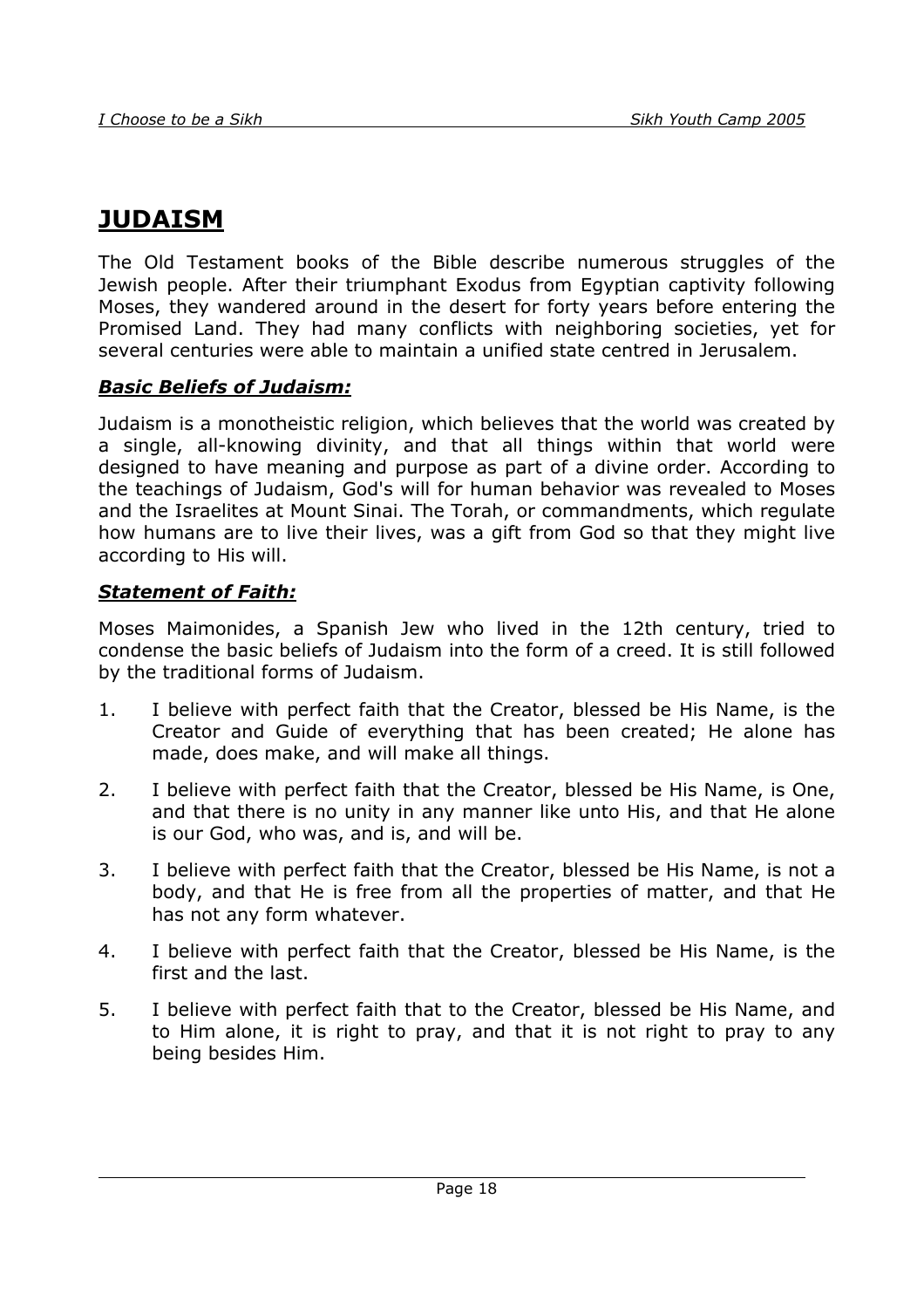- 6. I believe with perfect faith that all the works of the prophets are true.
- 7. I believe with perfect faith that the prophecy of Moses, our teacher, peace be unto him, was true, and that he was the chief of the prophets, both of those who preceded and of those who followed him.
- 8. I believe with perfect faith that the whole Torah, now in our possession, is the same that was given to Moses, our teacher, peace be unto him.
- 9. I believe with perfect faith that this Torah will not be changed, and that there will never be any other Law from the Creator, blessed be His name.
- 10. I believe with perfect faith that the Creator, blessed be His name, knows every deed of the children of men, and all their thoughts, as it is said. It is He that fashioned the hearts of them all, that gives heed to all their works.
- 11. I believe with perfect faith that the Creator, blessed be His Name, rewards those that keep His commandments and punishes those that transgress them.
- 12. I believe with perfect faith in the coming of the Messiah; and, though he tarry, I will wait daily for his coming.
- 13. I believe with perfect faith that there will be a revival of the dead at the time when it shall please the Creator, blessed be His name, and exalted be His Fame forever and ever.
- 14. For Thy salvation I hope, O Lord.

*\*Source: The source of this information is the Religious Youth Service. A project of the Inter-Religious and International Federation for World Peace.*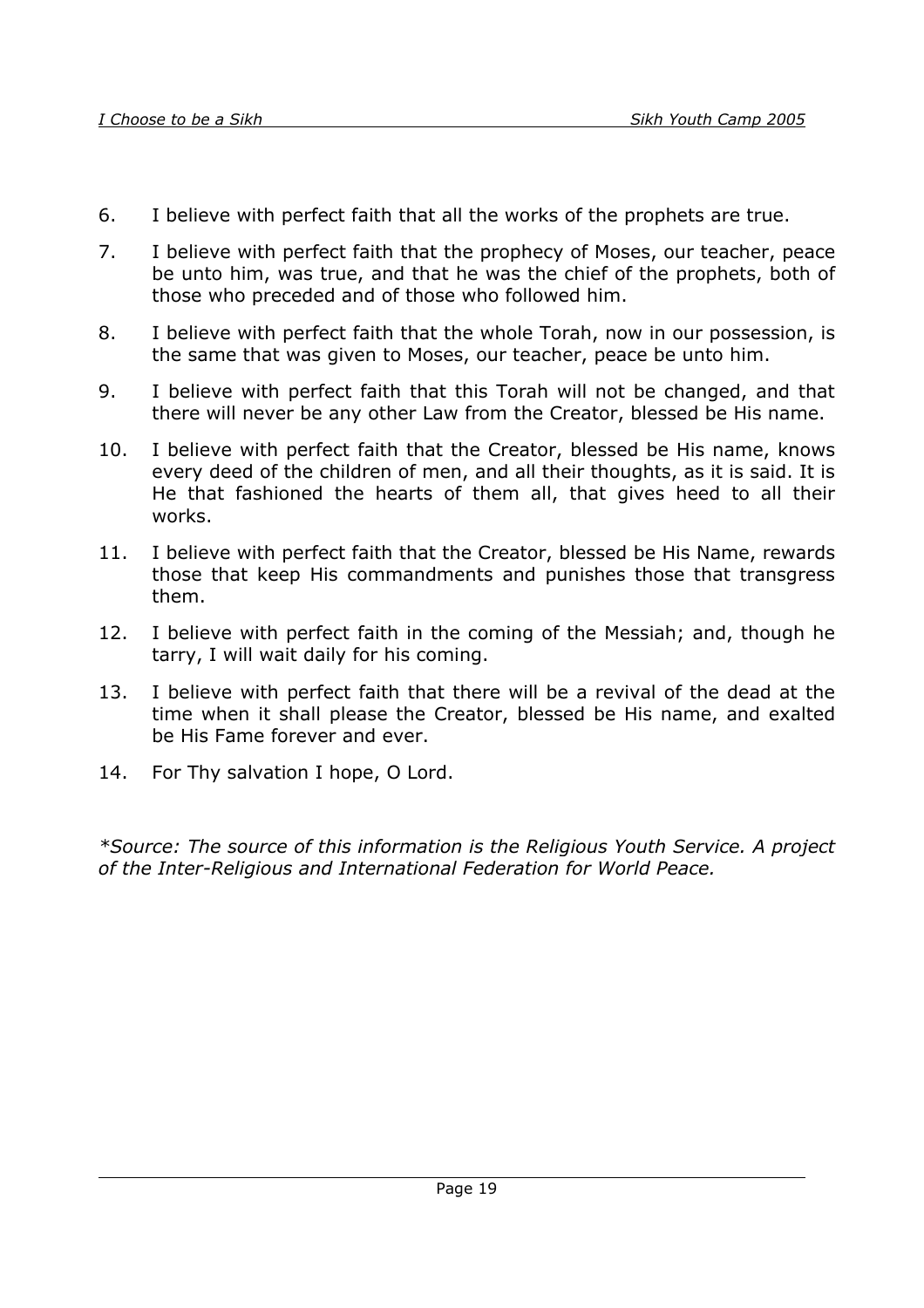## *Guru Ka Langar*

The institution of "free kitchen" or the "temple of bread", as Prof. Puran Singh called it, was started by Guru Nanak Ji. He desired that every Sikh should share his food with others - Wand Chhakna - and that his kitchen should be open to all. Subsequently the Langar took on an institutional form and became a part of the Sikh temple. This community kitchen is meant to provide food to all devotees and pilgrims. Every Sikh is expected to contribute to it either by donating foodstuff or by participating in the cooking and distribution of the food.

Guru Nanak Ji set up a Langar at Kartarpur where people brought corn and fuel, and worked together to prepare a common meal for the whole community. Guru Angad Ji extended the Langar and personally served in it. Guru Amardas Ji turned it into an institution and ordered that all who came to see him must first eat in Langar: food first, congregation next - pahley pangat, pachhey sangat. Even Emperor Akbar and the Raja of Haripur had to sit on the floor with the common people and take a meal with them. Apart from promoting social equality, the Langar eliminated taboos about chaunka - the preparation of food in a special enclosure, etc. Guru Ramdas Ji who ordered that water and meals also be served to travelers and squatters widened the scope of "Langar". Guru Arjan Ji and his wife personally served water to the Sangat.

Many of the Sikhs started their own Langars at Anandpur. One day, Guru Gobind Singh Ji went out incognito on an inspection of Langars. He found out that Bhai Nand Lal maintained the Langar well, while others were indifferent to the needs of poor Sikhs. He warned them and remarked, "The mouths of the poor are Guru's receptacles of gifts."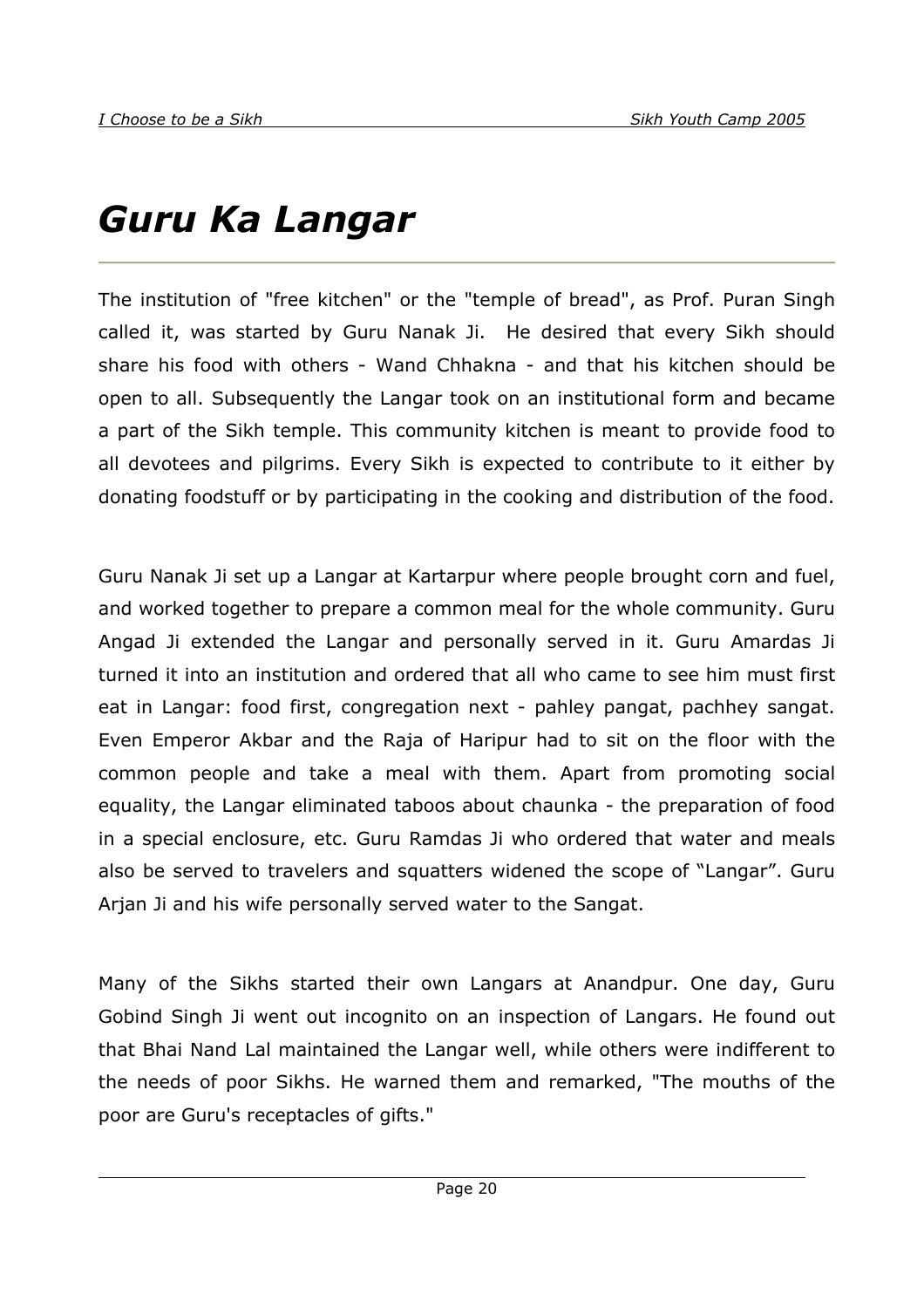According to Prof. Puran Singh, "What is a home but a hospitable feasting of children with bread, love and faith? What is spiritual life in a temple of flesh without a full meal first? The very first temple made by Guru Nanak Ji therefore, was the Temple of Bread or Guru's Langar".

*Source: www.sikhpoint.com* 

l

## *Sikh Ardas – Sarbat da Bhalaa*

The first part of the Sikh Ardas invokes God and the blessings of the first nine Gurus. The second part recounts the events in the life of the Tenth Guru, the subsequent Sikh history, and the struggles faced and the sacrifices made, for the reform of temples and the maintenance of Sikh tradition. The third part pertains to the individual's own thoughts and any special purpose or the occasion for it.

In the end, the Sikh prays for humble mind and sound intellect, the victory of the Khalsa Panth, "the Word" and betterment of humanity.

A Sikh believes in a personal God to whom he must go every now and then because he regards Him as a friend and benefactor. He recites a prayer before he starts any work or business. Even if he has no time for a full Ardas, he says a short prayer.

Any man or woman can lead Sikh prayer; it is congregational in the nature of its contents. It recounts the sacrifices of Sikhs and without mentioning the enemies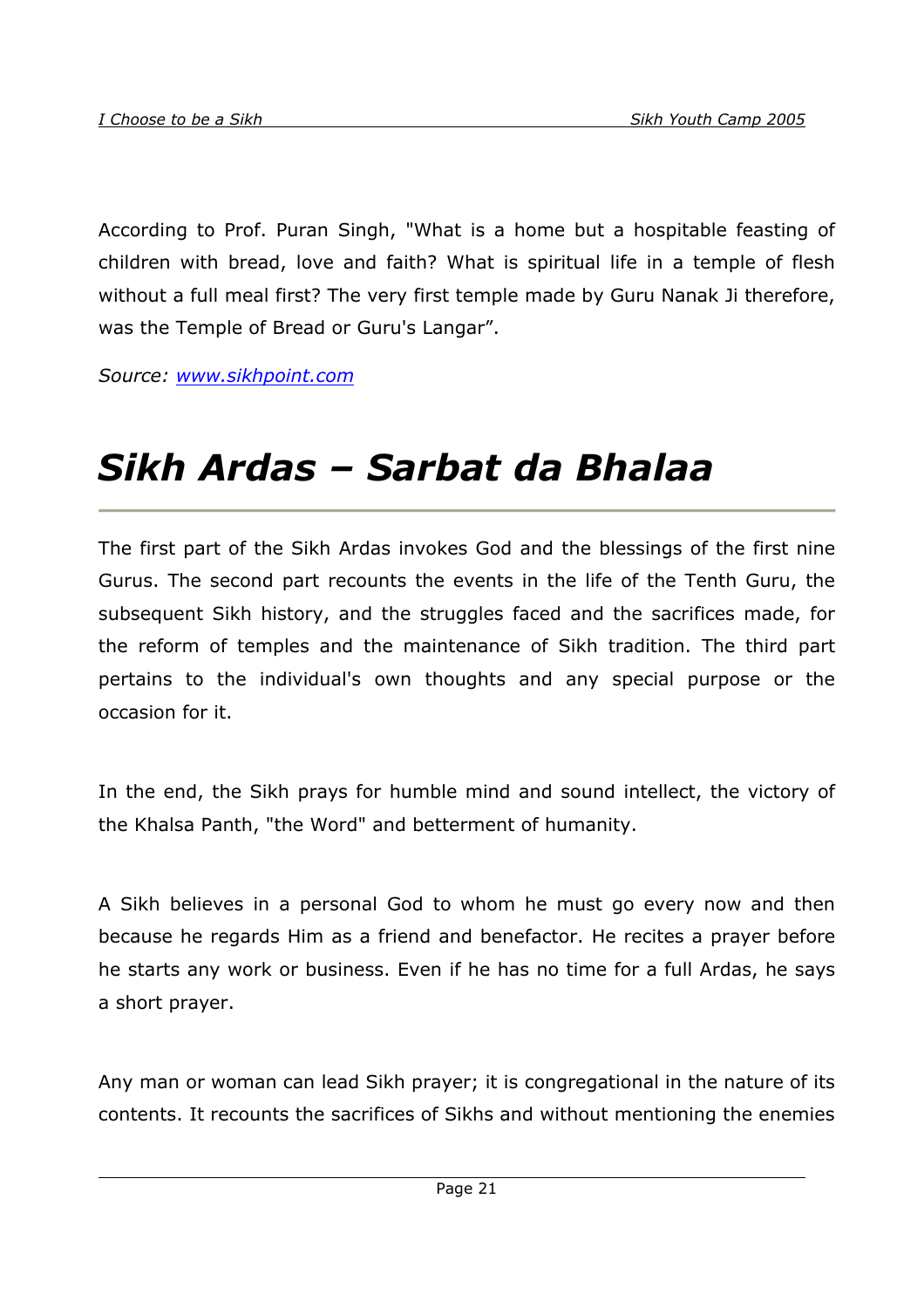of the Sikhs, prays for greater strength to face even bigger tests. The basic idea is to inspire the Sikhs to similar heroic deeds in any future times of need.

Prayer is a means of ridding the mind of material desires and filling it with noble thoughts & aspirations. The prayer requires an effort at heart-searching, an effort to become nobler.

The mind must be emptied of all worldly ambitions so that peace may enter it. The Sikh Ardas demands a complete surrender to Divine Will. It is not a passive resignation to the Will of God, but a conscious acceptance of His Will, which is accepted as ultimately benefiting the individual as His Will can only bring goodness for humanity. Thus the Lord never fails a Sikh as a Sikh only seeks the strength to accept His Will. This submission eliminates the ego- the wall that stands between man and his Creator.

The reading of Guru Granth Sahib is itself a prayer. We seek the Guru's command. He gives us wise counsel, but it depends on us to obey. Merely worshipping the scripture without carrying its teachings into daily life is seen as total negation of prayer. True prayer is the practical living up to the word of the Guru and a continuing effort for spiritual development.

Sikhs are directed to share their joys and sorrows with Waheguru through the "Ardas" only and keep praying for Waheguru's blessings / forgiveness.

*Source: www.sikhpoint.com*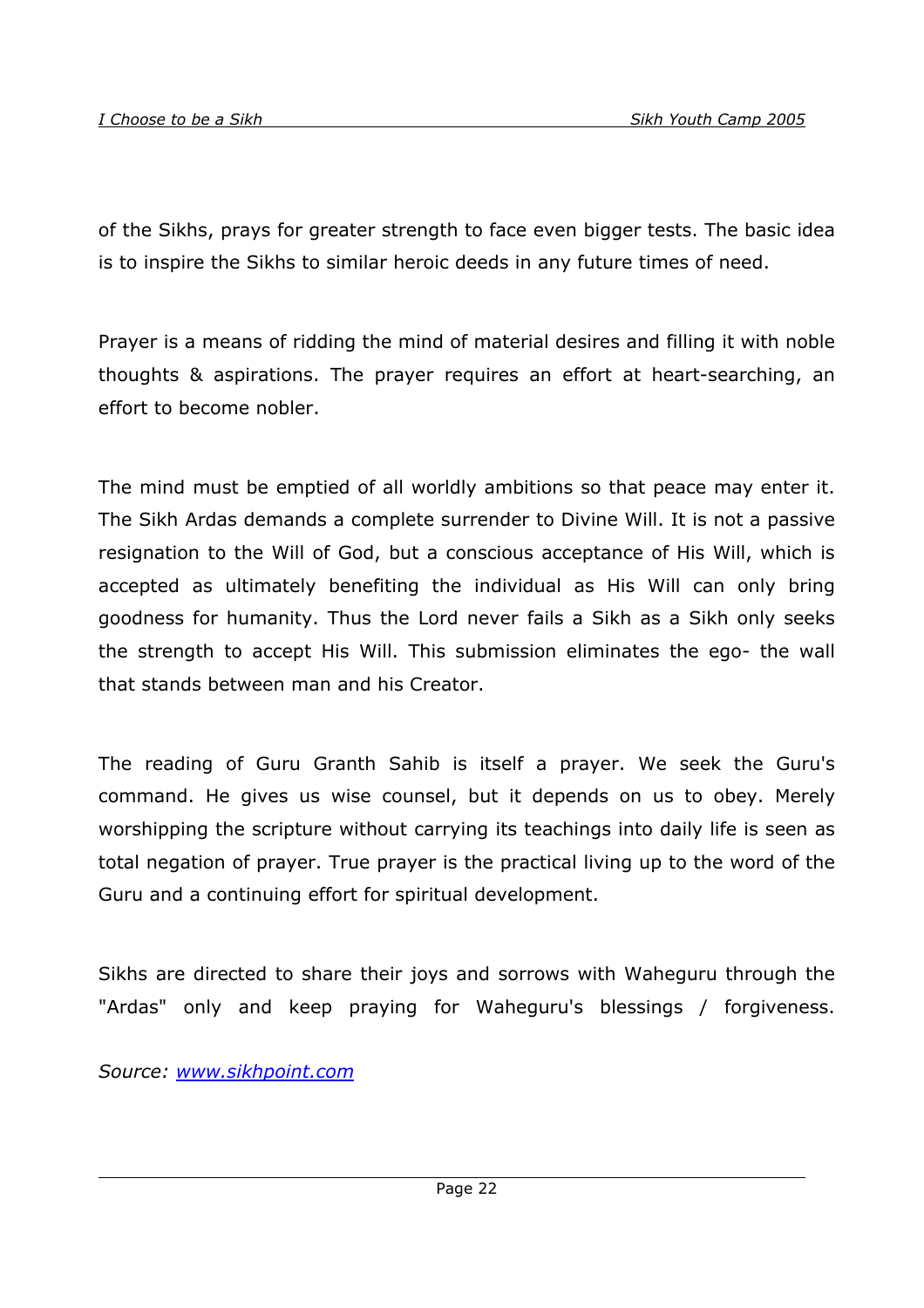## *The Ardas – Translation*

God is One; victory to him! May the Divine Power help us.

We begin by remembering the Almighty Power and then think of Guru Nanak. May the Guru Angad, Amar Das and Ram Das give us assistance. Let us also remember Arjan, Hargobind and holy Har Rai. And think of holy HarKrishen whose sight dispels all sorrows. Let us keep in our thoughts Tegh Bahadur may he grant us all treasures. May all of them protect us everywhere. May our Tenth Lord, Guru Gobind Singh, also support us everywhere. Turn your thoughts, O Khalsa, to the holy Guru Granth Sahib, that is the spirit of all the ten Gurus, and recite: *Waheguru!* 

Let us remind ourselves of the noble deeds of the Five Loved Ones, the Four Princes (Sons of Guru Gobind Singh Ji), the Forty Saved Ones, and many other steadfast devotees who remembered the name of the Lord, shared their earnings with others, carried out charity, wielded the sword, and overlooked others' faults. While we think of them, let us recite: *Waheguru!* 

All those who laid down their lives for the faith - had their bodies cut joint by joint, their scalps removed, were torn on the toothed wheel, were sawn alive into two, but until their last breath, did not abandon their Sikh faith and maintained their holy hair. Let us remember them and recite: Waheguru*!* 

Think of the Five Holy Thrones (seats of Sikh Religious authority) and all the Gurdwaras and recite: *Waheguru!* The entire Khalsa offer their prayers. May the *Khalsa* meditate on your Name and in turn be blessed with peace and comfort. May the *Khalsa,* wherever they are, enjoy God's protection, and Grace. May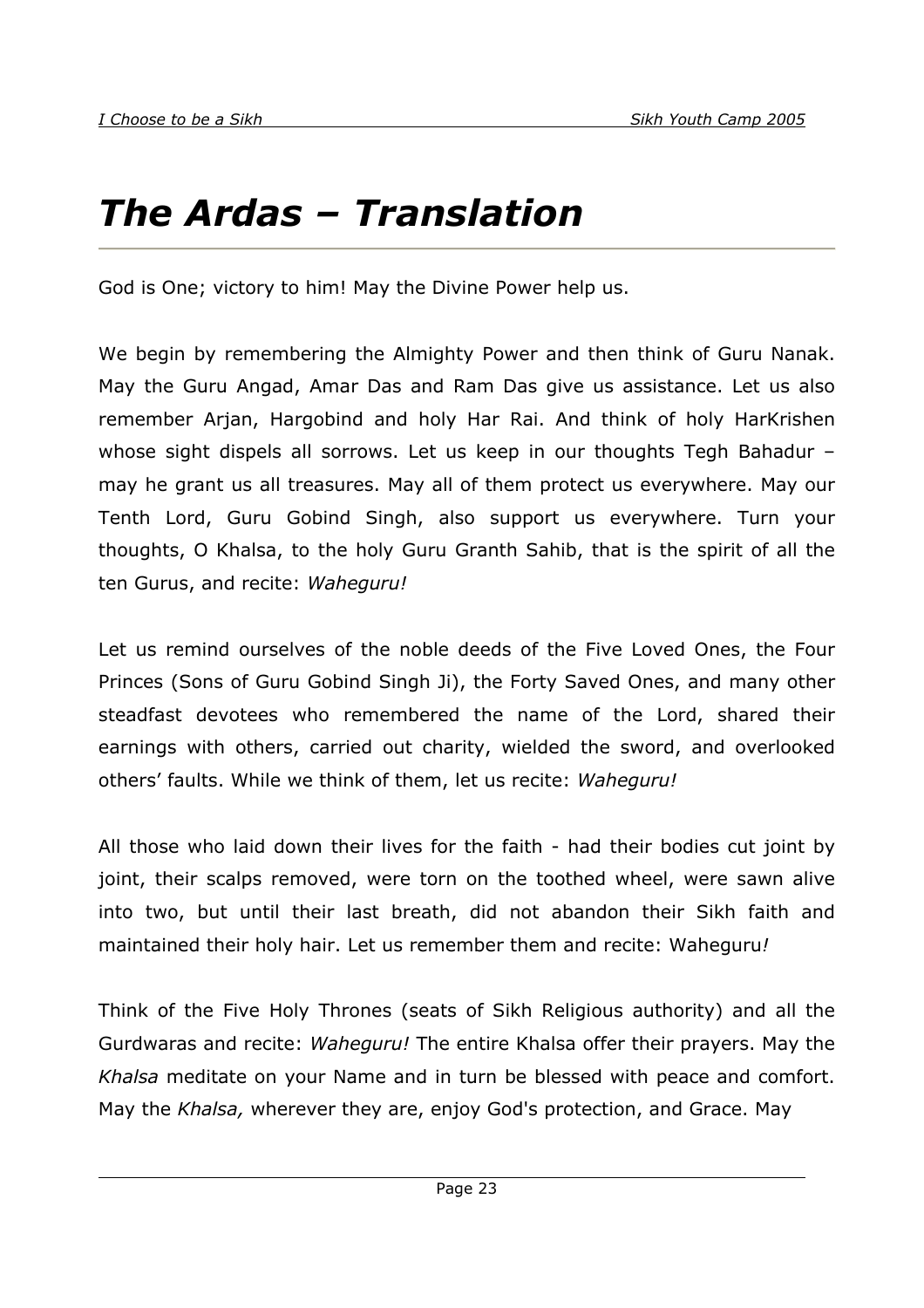charity, justice and faith flourish. May the Khalsa's honour be ever upheld and May they always be victorious by God's Grace. Let us recite: *Waheguru.* 

Kindly bless the Sikhs O Lord with the gift of Sikhism. May their unshorn hair shine forever, Grant them the gift of unshorn hair, Sikh values, divine knowledge, faith and belief. Grant them the supreme gift of the Holy Name and having a bath in the Sacred Tank of Amritsar. May their choirs, banners and mansions stand forever. May righteousness always triumph. Let us recite: *Waheguru!* 

May the Sikhs be humble in conduct and high in their wisdom. May the Lord guide their wisdom.

O Lord, the protector of Your Pant*,* pray grant the Khalsa unrestricted access to, and care of, such shrines as Nankeen Sahib, from which the Sikhs have been separated. O Lord! You are the honor of the humble, the protector of the helpless, the shelter of the homeless; we pray to dedicate to You our recitation of (here name the holy text recited). Forgive us for our errors and shortcomings during our recitation of the above Gurbani.

We pray that tasks of one and all be accomplished. Make us, O Lord; meet such loveable souls, by meeting whom we will remember You. May Your Name, says Nanak, ever inspire a triumphant spirit. May one and all prosper by Your Grace.

The *Khalsa* belongs to *Waheguru* in whom all victory exists.

*Source: Dr Neki*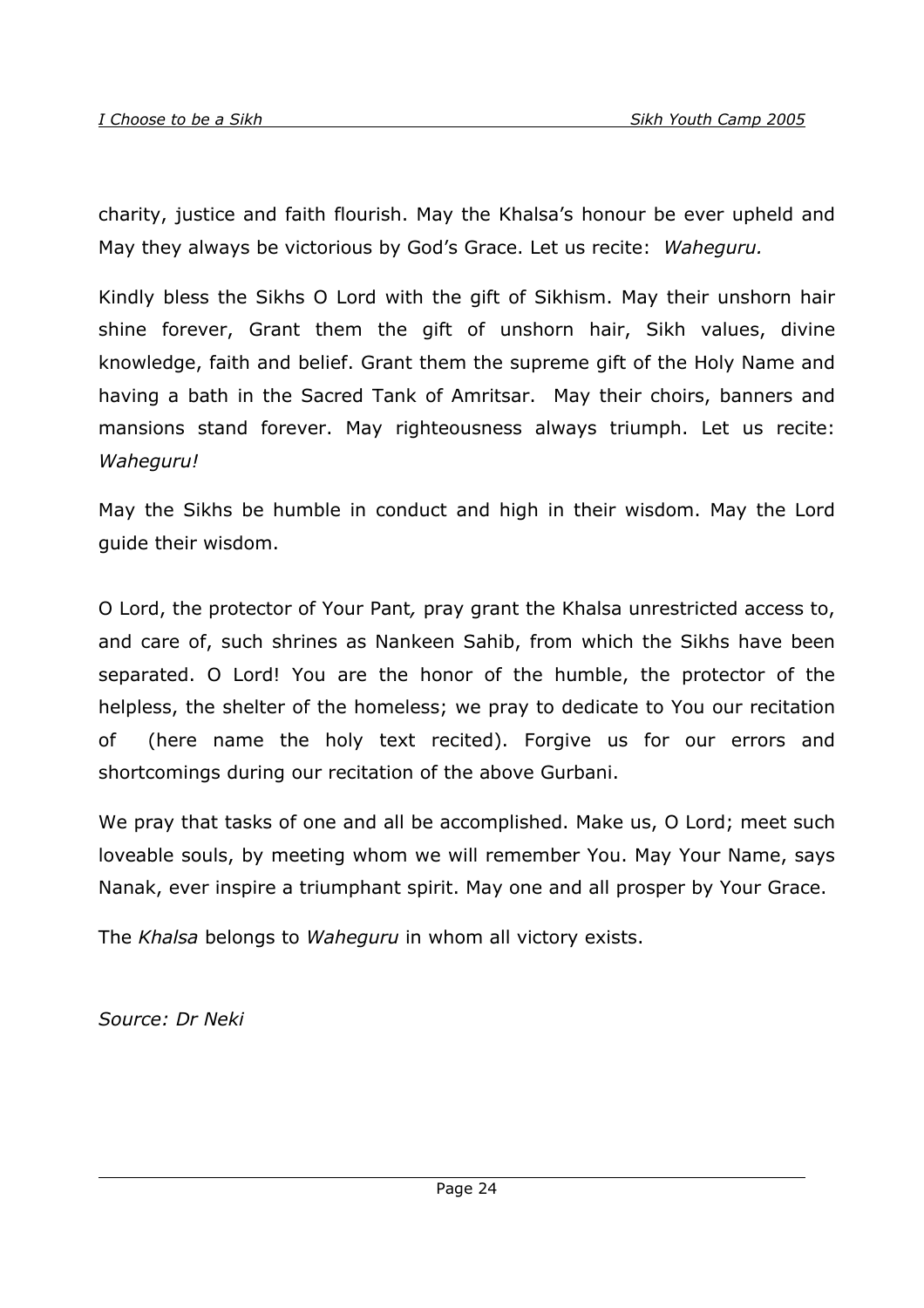## *Understanding the SRM – The Ardas*

Gurmukh pyare jio Waheguru ji ka Khalsa Waheguru ji ki Fateh!

I am taking the words of the SRM (Sikh Rehat Maryada) from the English version published by SGPC (Shiromani Gurdwara Parbandhak Commmitee). The additional notes and elaborations are my humble understanding.

The idea is to try and know what the SRM is, and to try and understand its contents. This is a document that lays down the Sikh code of conduct and conventions. It is prepared in the *jugt* of guru Khalsa Panth and has been published by SGPC.

Whether individually one abides by the SRM or not is one's choice. Guru ji told us of the futility of worshipping idols but some of us have made idols/statues of guru ji to worship. Also if we believe that doing the prescribed nitname is a ritual that prevents us from praising the lord in any way we like, then maybe we do not need Sri Guru Granth Sahib Ji, for the shabads in it are also prescribed and definite. Reading from the guru sahib is also restricting us from praising the lord in the way we like. Some may also regard it as a ritual. Our purpose here is not to question its contents, but to try and understand them.

Now let us get back to the SRM...

#### **CLAUSE 3**

l

This clause of the SRM looks at the Ardas. The full Ardas has been written out word for word in the SRM. Space is provided where the congregation can add in its own specific bayntee (request). Thus the intention of the SRM is that we all do the standard Ardas.

#### **Clause 3(a): The text of the Ardas**

This is a model of the Ardas. It may be adapted to different occasions and for different purposes. However, the initial composition with "Pritham Bhagauti..." and the concluding phrases commencing "Nanak Nam" must not be altered.

**Ardas:** LIT. Supplication or prayer. In reality, it is litany comprising very briefly the whole gamut of Sikh History and enumerating all that Sikhism holds sacred. Portions of it are invocations and prayer for the granting of strength and virtue. It concludes with: "O Nanak, may the Nam (Holy) be ever in ascendance: in Thy will, may the good of all prevail!"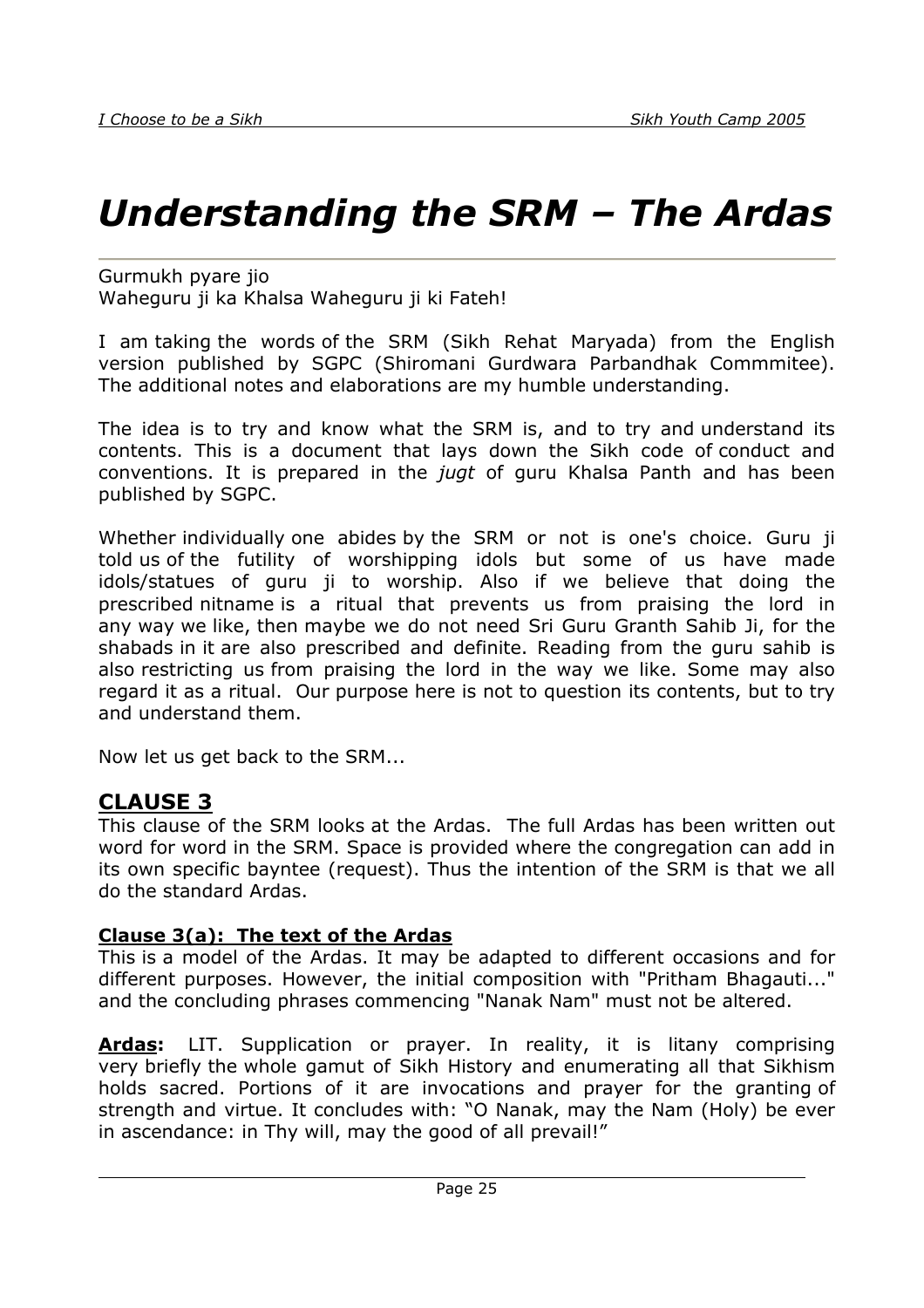One absolute Manifest; victory belongeth to Waheguru [the Wondrous Destroyer of darkness]. May the might of the All-powerful help! Ode to His Might - by the tenth lord.

Having first thought of the Almighty's prowess, let us think of Guru Nanak. Then Angad Guru and Amardas, Ramdas - may they be our rescuers! Remember, then, Arjan, Harigobind and Harirai. Meditate then on revered Hari Krishan on seeing whom all suffering vanishes. Think then of Teg Bahadar, remembrance of whom brings all nine treasures. He comes to rescue everywhere. Then of the tenth Lord, revered Guru Gobind Singh, who comes to rescue everywhere. The embodiment of the light of all ten sovereign lordships, the Guru Granth - think of the view and reading of it and say, "Waheguru".

Meditating on the achievement of the dear and truthful ones, including the five beloved ones, the four sons of the tenth Guru, forty liberated ones, steadfast ones, constant repeaters of the Divine Name, those given to assiduous devotion, those who repeated the Nam, shared their fare with others, ran free kitchen, wielded the sword and overlooked faults and shortcomings, O Khalsa, say "Waheguru".

Meditating on the achievement of the male and female members of the Khalsa who laid down their lives in the cause of Dharma (religion and righteousness), got their bodies dismembered bit by bit, got their skulls sawn off, got mounted on spiked wheels, got their bodies sawn, made sacrifices in the service of the shrines (Gurdwaras), did not betray their faith, sustained their adherence to the Sikh faith with unshorn hair till their last breath, O Khalsa, say "Waheguru".

Thinking of the five thrones (seats of religious authority) and all Gurdwaras, O Khalsa, say "Waheguru". Now it is the prayer of the whole Khalsa. May the conscience of the whole Khalsa be informed by Waheguru, Waheguru, and Waheguru and, in consequence of such remembrance, may total well being be granted. Wherever there are communities of the Khalsa, may there be Divine protection and grace, the ascendance of the supply of needs and of the holy sword, protection of the tradition of grace, victory of the Panth, the succour of the holy sword, ascendance of the Khalsa. O Khalsa, say "Waheguru."

Unto the Sikhs the gift of the Sikh faith, the gift of the untrimmed hair, the gift of the discipline of their faith, the gift of sense of discrimination, the gift of trust, the gift of confidence, above all, the gift of meditation on the Divine. Bathing in Amritsar (holy tank at Amritsar). May hymn-singing missionary parties, the flags, the hostels, abide from age to age. May righteousness reign supreme. Say, "Waheguru."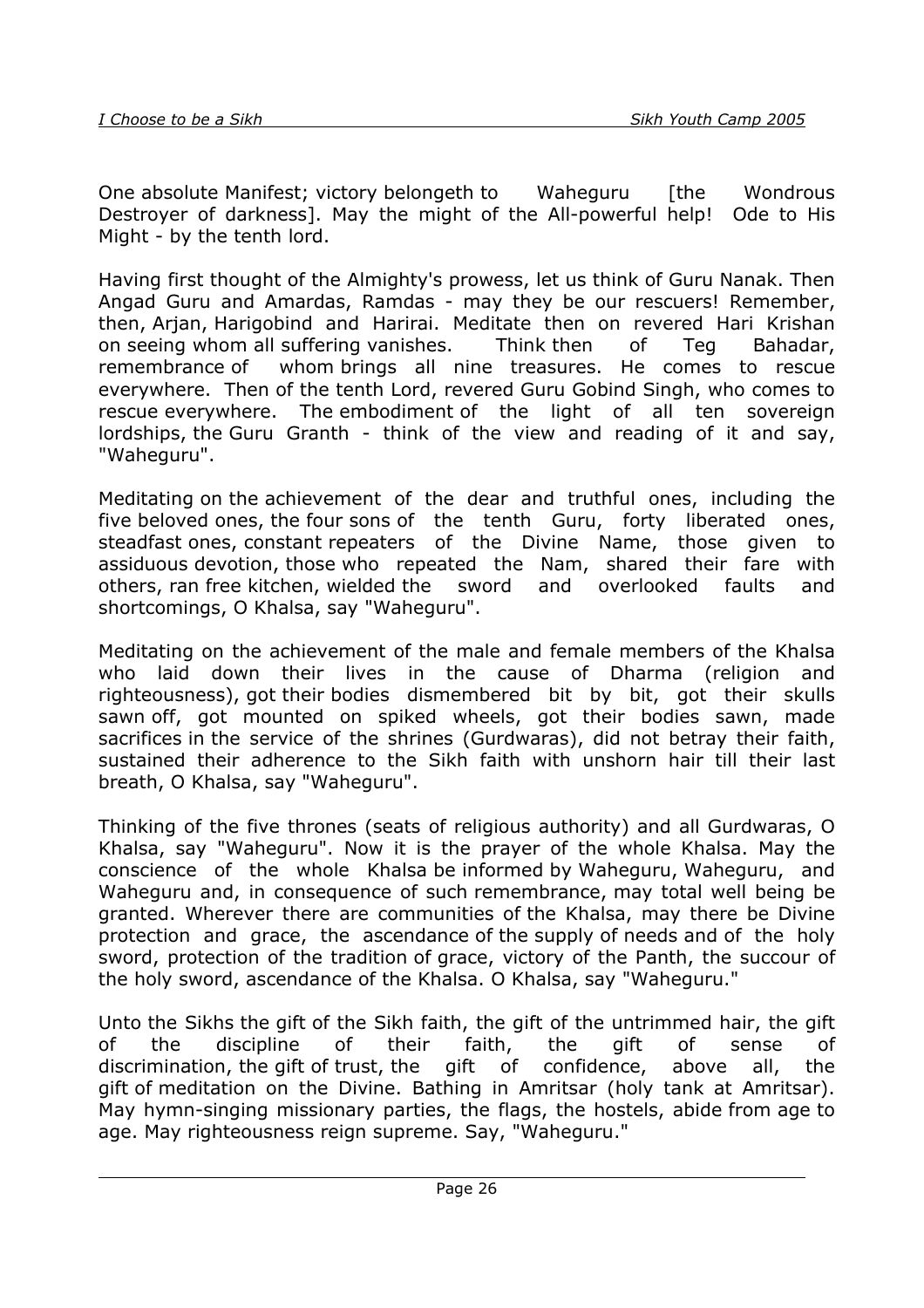May the Khalsa be imbued with humility and high wisdom! May Waheguru guard it's understanding! O Immortal Being, eternal helper of Thy Panth, benevolent Lord, bestow on the Khalsa the beneficence of unobstructed visit to and free management of Nankana Sahib and other shrines and places of the Guru from which the Panth has been separated.

O Thou, the honour of the humble, the strength of the weak, aid unto those who have none to rely on, True Father, Waheguru, we humbly render to you .......... (Mention here the name of the scriptural composition that has been recited or, in appropriate terms, the object for which the congregation has been held.) Pardon any impermissible accretions, omissions, errors and mistakes. Fulfill the purposes of all. Grant us the association of those dear ones, on meeting whom one is reminded of Your name. O Nanak! May the Nam (Holy) be ever in ascendance! In Thy will may the good of all prevail!"

This is the standard Ardas, which should be followed in congregations. Individually, too, a Sikh may use this Ardas. Of course Sikhs may use their own words as their personal Ardas, or NO WORDS at all since "vinn boliaa'n sabh kuchh jaanndhaa", i.e., He knows everything without our saying so.

#### **Clause 3 (b): After the Ardas**

On the conclusion of the Ardas, the entire congregation participating in the Ardas should respectfully genuflect [methaa tek] before the revered Guru Granth, then stand up and call out, "Waheguru ji ka Khalsa Waheguru ji ki Fateh". The Congregation should, thereafter, raise the loud spirited chant of "Bolay so nihaal, Sat Sri Akaal".

Note that the three dohras:

- 1. "*Agya bhayee akaal ki, tabhi chalaayo Panth sabh sikhan ko hukm hai, guru maniyo granth*",
- 2. "*Guru granth ji maaniyo, pargat guraan ki dheh jo prabh ko milbo chehai, khoj shabad me leh*" and
- 3. "*Raaj karega Khalsa, aaki rahe na koey khuaar hoey sabh milengay, bachay sharan jo hoey*"

are sung by the congregation just before the 'bolay so nihaal' jaikara.

#### **Clause 3 (c): During the Ardas**

l

While the Ardas is being performed, all men and women in congregation should stand (in respectful attention) with hands folded (at chest level). The person in attendance of the Guru Granth should keep waving the whisk (Chaur sahib) while standing.

**Note**: Whenever the ardasia calls out "bolo ji", every member in the congregation must say 'Waheguru' once only. The ardasia says the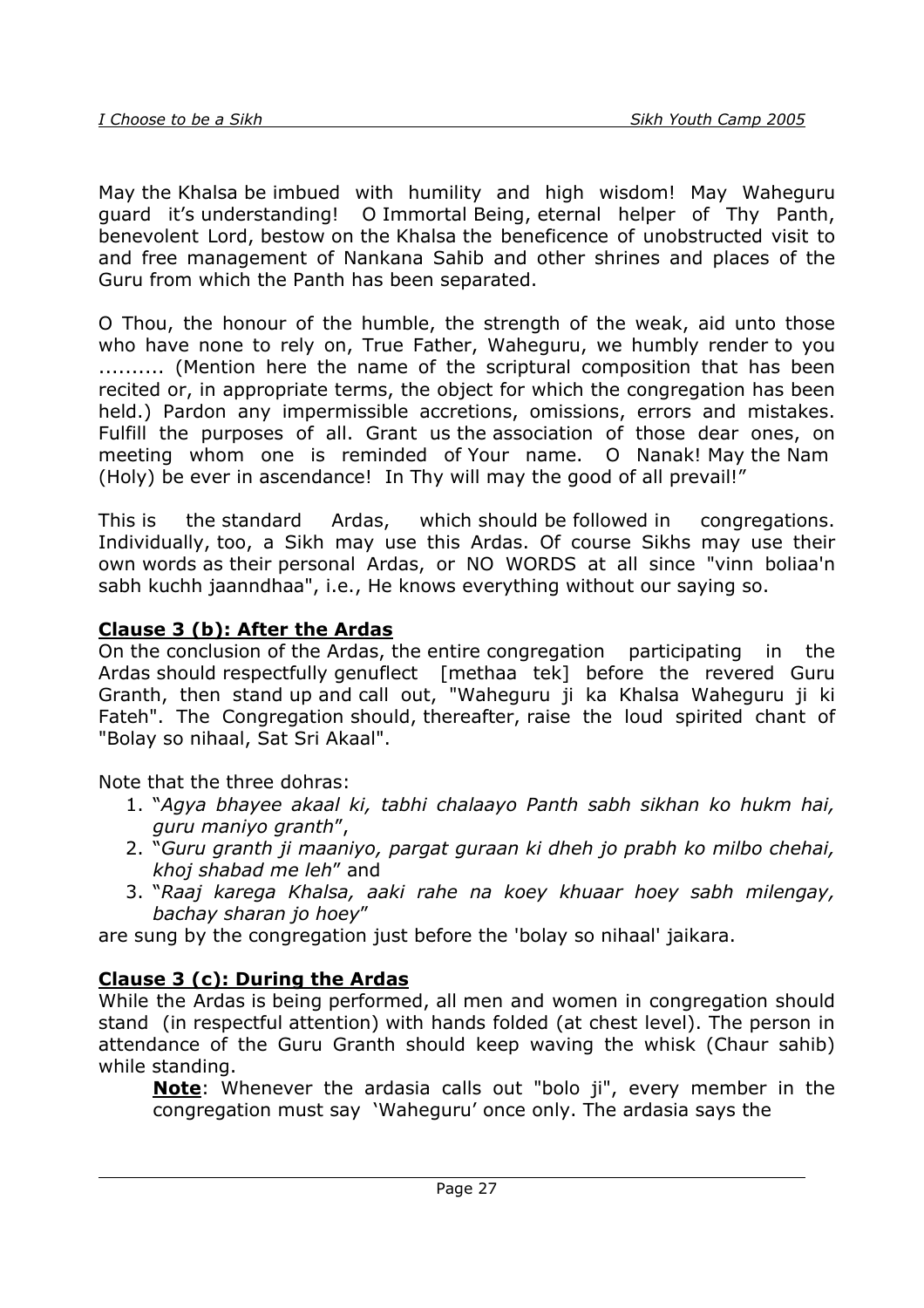Ardas, the rest of the congregation listens (except for saying 'Waheguru' when requested).

#### **Clause 3 (d):**

 The person who performs the Ardas should stand facing the Guru Granth with hands folded. If the Guru Granth Sahib is not there, performing the Ardas facing any direction is acceptable.

#### **Clause 3 (e):**

l

When any special Ardas for, and on behalf of, one or more persons is offered, it is not necessary for persons in the congregation other than that person or those persons to stand up. (e.g., only the bride, groom and parents stand during the ardas done before an anand kaaraj ceremony).

#### **FURTHER THOUGHTS ON THE ARDAS**

If we spend some time reflecting on what the Ardas is saying, we will understand how wonderful and spiritual the standard Ardas is. I am making an attempt below, but the guru's ways only the guru knows. So please forgive my errors.

- 1. Before the Ardas we sing a Shabad from Gurbani to get ourselves tuned to what we are going to do. Get our minds in focus. "Tuun thakur tum...". (Note: we sing only from 'tuun thakur to Nanak das sadha kurbani'. Please do not add anything before or after this. The Ardasia can say a few verses on his own, but these should not be sung. This will help in standardising the congregational worship).
- 2. The Ardas proper (the supplication or the bayntee) starts from the words "Prithme sarbat Khalsa ji ki Ardas hai....".
- 3. Before the Khalsa can do the Ardas, the sangat is reminded of who the Khalsa is. The Khalsa comes from God, so we remember God "pritham bhagauti simar ke..". Revealed to the world by the ten Patshahian, so we remember them. "Gur Nanak lai dhiai. Fir Angad gur .......daswe patshah sahib Sri guru Gobind Singh ji sabh thaii hoi sahai". Then the present Jyot in Guru Granth Sahib ji.
- 4. Then we acknowledge the Jugt in Guru Khalsa Panth by remembering the panj pyare, then the chaar Sahibzade... exalted souls... Shaheeds who sacrificed their lives for the Panth.
- 5. Then we recognise the institutions of the Panth, the Takhts and the Gurduaras.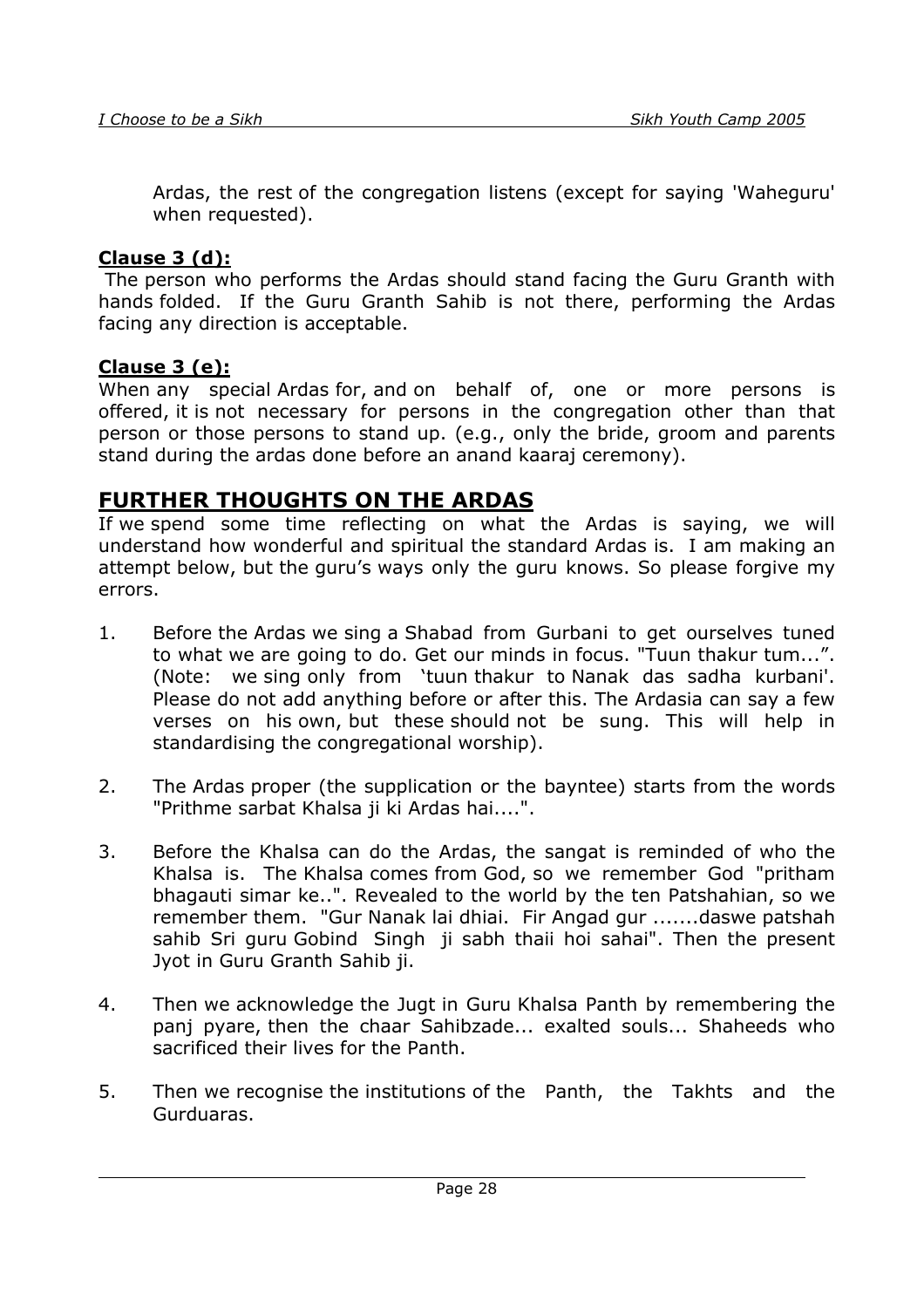- 6. Up to this stage, we have brought the sangat to realise and feel one with the Khalsa Panth and its organisation. Now the Ardas starts.
- 7. First the Khalsa asks for 'Waheguru, Waheguru, Waheguru, chit aawe' for the whole Khalsa. Then due to this, sukh howe. Protection of the Khalsa. Victory for degh and tegh. Victory for the Panth....etc...
- 8. Then for the individual Sikhs we ask for Sikhi dhaan, kesh dhaan, ....etc...
- 9. And "sikhan dha mun neewa, mut uchee mut dha rakha. ". Service of Nankana sahib and other Gurduaras not in Panthic control..
- 10. Now the Ardas focuses on us. Nimaanian...nitaanian...etc... As we consider ourselves in this category in the presence of the Guru, this is where the Panth has decided that we bring in our specific requests. Here we can say our piece, with love and devotion. With humility.
- 11. Then ask for forgiveness...akhar waadha ghatta....
- 12. Now we go universal. Sarbat dhe kaaraj raas karne...
- 13. We started with request for "Waheguru, Waheguru, Waheguru chit aawe" and now we repeat that by saying .. "seii pyare mel jinna milian tera naam chit aawe... Nanak naam chardhi kalaa...tere bhaane sarbat dha bhala."
- 14. We 'matha tek' before Guru ji stand up again and sing the Dohra "aagya bhayee Akaal ki… Guru Granth ji maniyo…Raaj Karega Khalsa...bache sharan jo hoi". Reminding us again of Akaal (God), Guru Granth Sahib and Guru Khalsa Panth. Guru Gobind Singh Ji had said, "Puja Akaal ki, parcha Shabad ka, dheedhaar Khalse dha". The Dohra reminds us of this.
- 15. We then say aloud the Sikh Slogan of Chardhi Kalaa, "Boleh so nihaal, Sat Sri Akaal", matha tek and sit down to listen to Guru ji's hukm. Thus the Ardas is not just MERA MERA MERA. It is not just my dialogue with my guru telling him my needs and my problems, etc. It reminds me that I am a part of the Panth (which we are forgetting), that the Ardas is collective in that I ask for the Panth, and all other Sikhs, all those boons before I come to myself. And then in order to bring me back to perspective and not leave me in my own importance or thoughts, the Ardas brings me back to naam and the universal good. My small self is again subsumed by the greater good. The emphasis is not on mera mera mera, but on TERA TERA TERA.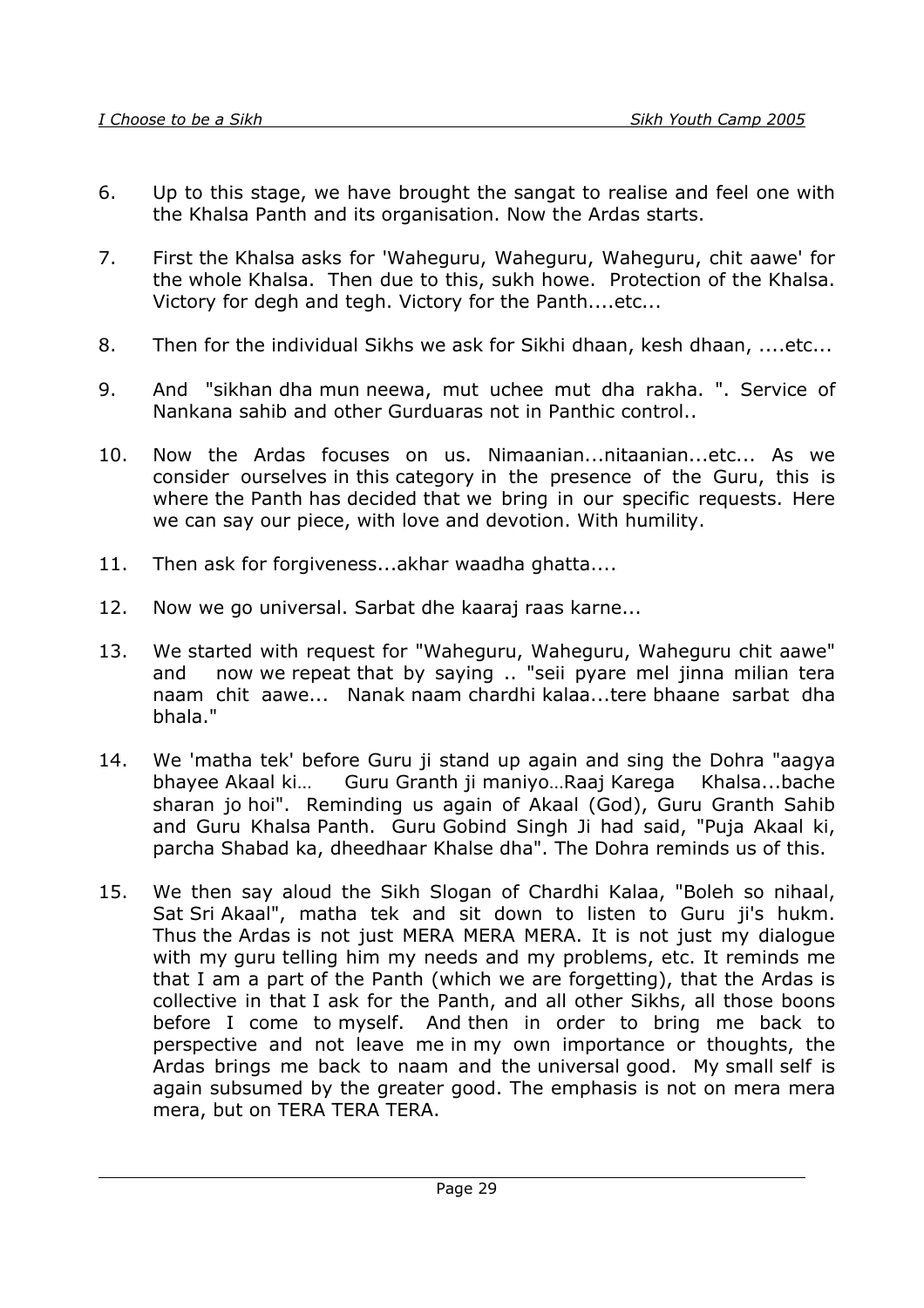Can there be a more beautiful prayer? Dhan Guru te dhan Guru dha Khalsa.

Let us reflect on this. The Panth has been given the title of 'satgur poora' by Guru Ji himself. The Panth has the right to make decisions affecting all Sikhs.

IF we accept the decision of the GURU KHALSA PANTH issued from the Takht Sri Akaal Takht sahib as the HUKM of the guru, then the Ardas written in the Sikh Reht Maryada is the hukm of the Guru. There is a place in the standard Ardas left blank for the sangat and the Sikh to share their feelings, thoughts, requests, demands, etc. with the Guru. The rest of the Ardas should be recited in the congregation as written.

A Sikh can do any kind of Ardas or say any words or do it in any language when not doing it in the formal sangat. But in the sangat should try to follow the hukm. Fill in the blank in any language, etc. according to the specific needs and situation of the sangat, if so desired.

A Sikh should not add or subtract any words of the written Ardas. Adding '84 dhe shaheedan' or vartmaan shaheedan, or jaito dhe morche vich shaheed hoay etc' introduces a time and space dimension into the Ardas. The Ardas at present is beyond these limits.

This is as per my limited understanding. May Guru Ji guide us!

#### **BRIEF ARDAS**

Sometimes we need to do just a brief Ardas. Here we start with:

*"Ardas, Ik Oangkaar Waheguru ji ki fateh, sri bhagauti..Sri Guru Granth Sahib ji dhe paath dheedhaar dha dhian dharke bolo ji Waheguru".* 

This beginning part of the Ardas is compulsory. After this we can say our short benti and conclude with:

*"Nanak Naam chardhi kalaa tere bhaane sarbat dha bhalaa". Followed by "Bole so nihaal."* 

Waheguru ji ka Khalsa Waheguru ji ki Fateh! Guru raakhaa.

Autar Singh GLZ - 1999

l

*Source: Posts from the Gurmat Learning Zone. Written by Autar Singh, a past president of Sikh Naujawan Sabha Malaysia, who owns and moderates the*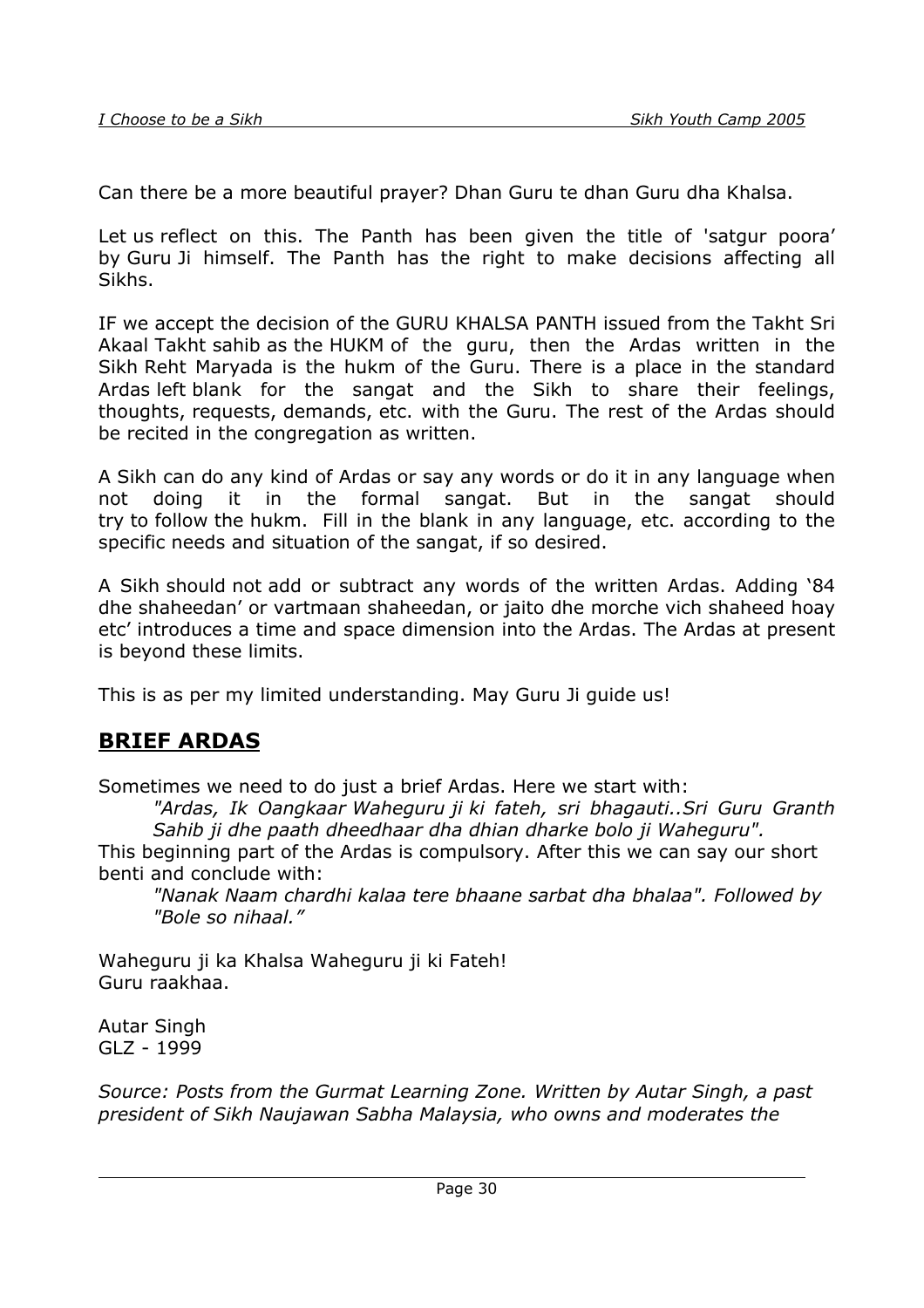*'Gurmat Learning Zone', the biggest Internet Sikhi discussion group. Readers wishing to join the group may email Autar Singh at amber8@tm.net.my*

## *Our National Anthem*

### **"Advance Australia Fair"**

Australians all let us rejoice For we are young and free We've golden soil and wealth for toil, Our home is girt by sea: Our land abounds in nature's gifts Of beauty rich and rare, In history's page let every stage Advance Australia fair, In joyful strains then let us sing Advance Australia fair Beneath our radiant Southern Cross, We'll toil with hearts and hands, To make this Commonwealth of ours Renowned of all the lands, For those who've come across the seas We've boundless plains to share, With courage let us all combine To advance Australia fair. In joyful strains then let us sing, Advance Australia fair.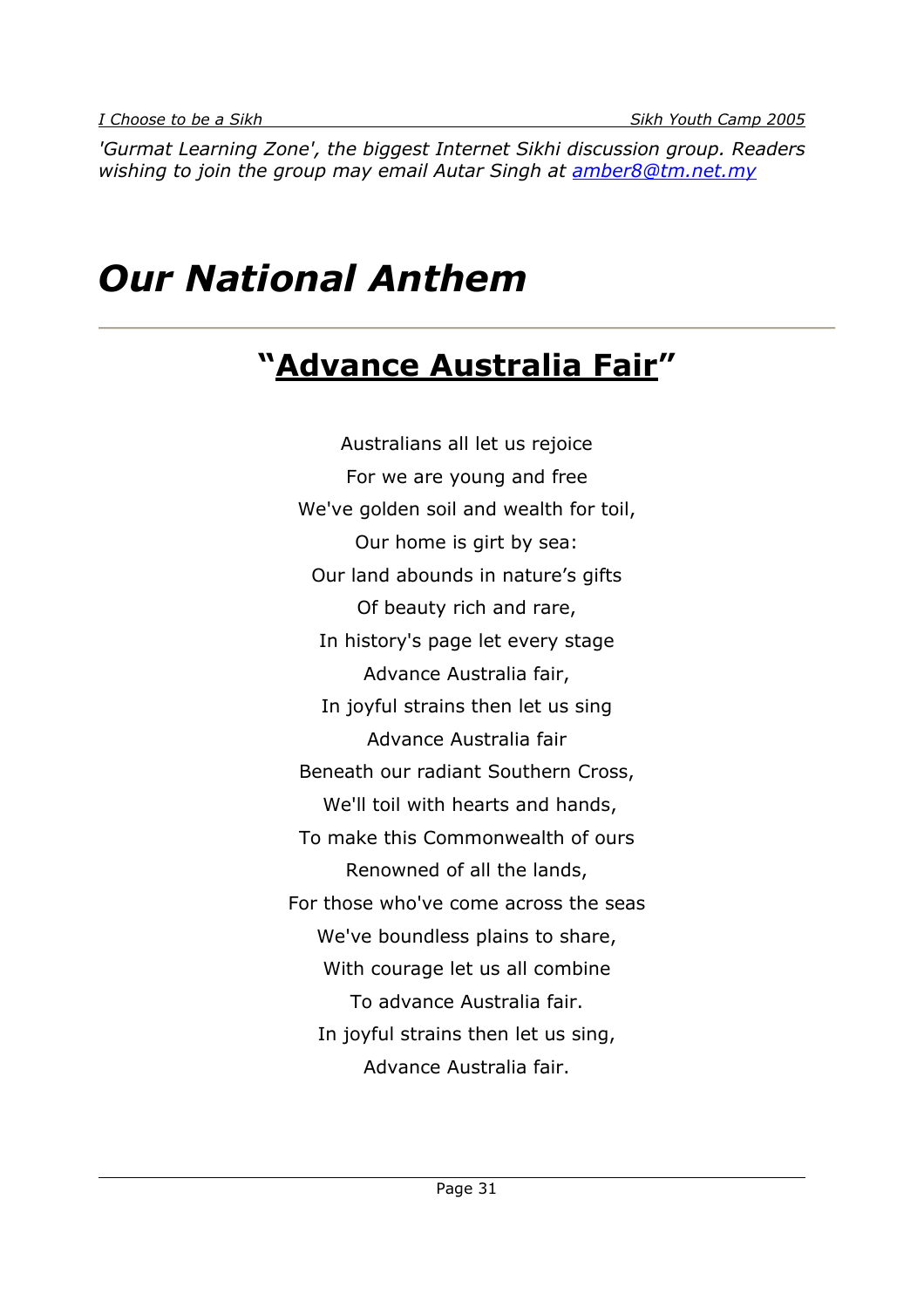### *Theme Shabad*

### *"***Aagya Bhayee Akal Kee***"*  **"AwigAw BeI Akwl kI"**

**AwigAw BeI Akwl kI, qbY clwieE pMQ ] siB isKn ko hukm hY, gurU mwinE gRMQ ] gurU gRMQ jI mwinE, pRgt gurW kI dyh ] jo pRB ko imlbo chY, Koj Sbd mY lyh ] rwj krygw Kwlsw, AwkI rhy nw koie ] KuAwr hoie siB imlYNgy, bcy Srn jo hoie ] boly so inwhl ] siq sRI AkwL ]** 

Aagya bhayee akal kee, Tabhi chalaayo Panth Sabh Sikhan ko hukam hai, Guru maanyo Granth Guru Granth jee maanyo, Pargat guraan kee deh Jo prabh ko milbo chahe, Khoj shabad main ley Raaj karegaa Khalsa, Aakee rahe na koya Khuar hoye sabh milenge, Bache sharan jo hoye **BOLE SO NIHAL, SAT SRI AKAL!**

The order has come from the Eternal Lord, to follow the Panth, The order to all Sikhs is to obey the Granth Sahib as Guru, With faith in the Siri Guru Granth Sahib, the Guru's blessings become manifest. One, who wishes to meet God, is to look to the Shabad, the Word. The Khalsa shall rule and no opposition shall be able to stand against it. All those who meet together in humility will be under the Protection of God.

**They who reply will be blessed; the truth is Great and Undying!**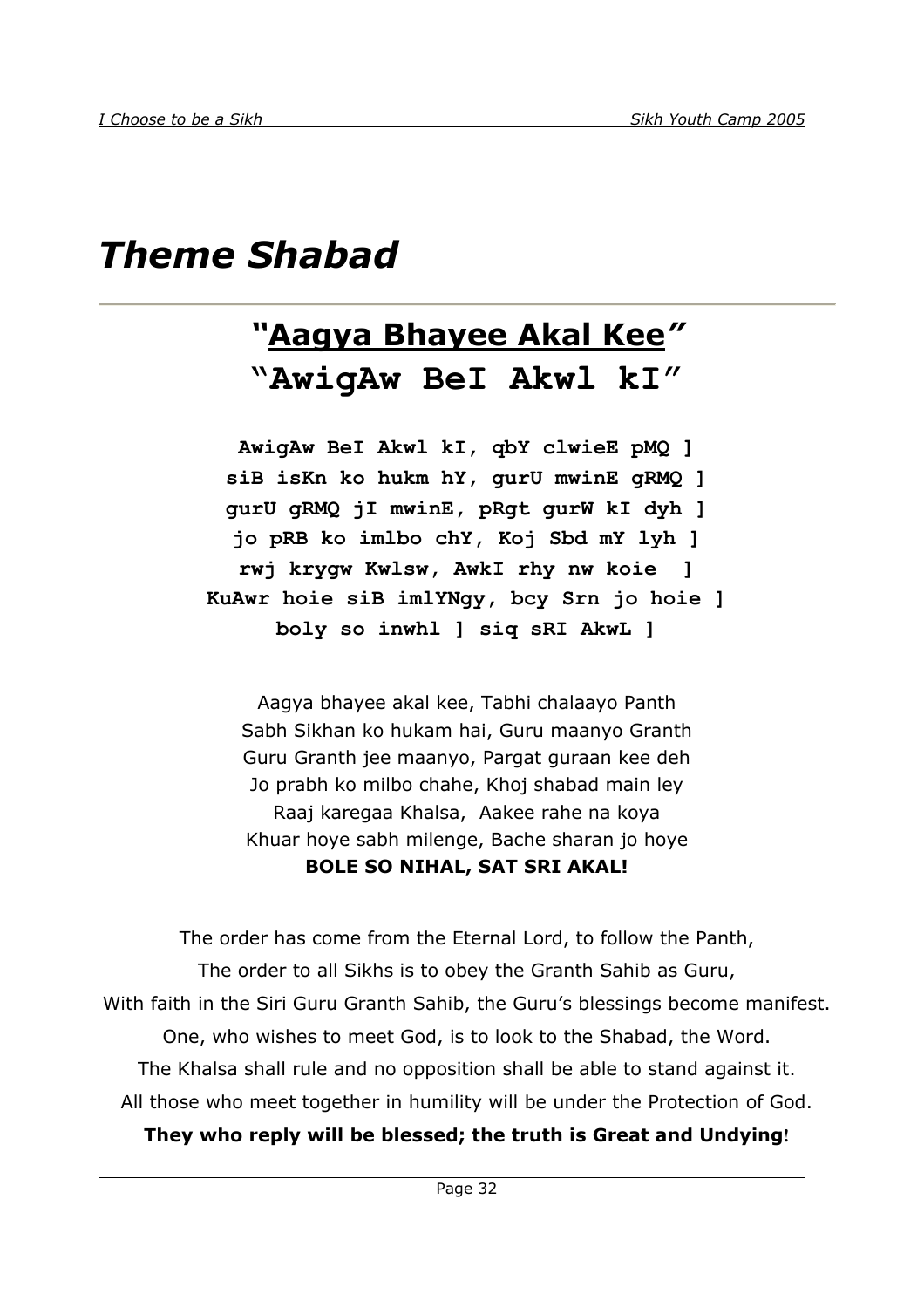# *More Shabads*

### *"***Avoh Sikh Satigur(u) Ke Piariho***"*

- 1. Avoh sikh Satgur(u) ke piariho, Gavoh sachi bani
- 2. Bani ta gavoh Guru keri, bania sir (i) bani
- 3. Jin kau nadar (i) karam (u) hovai, hirdai tina samani
- 4. Pivoh amrit (u) sada rahoh Har (i) rang (i), japiho saring pani
- 5. Kahai Nanak (u) sada gavoh, eh sachi bani
- *1. Come, you true and beloved devotees of the True Guru and sing the True Hymns*
- *2. Sing the True Hymns of the True Guru, which are the Hymns of all Hymns*
- *3. The True Hymns will enter the hearts of those persons, upon whom God looks with kindness*
- *4. Abide in the True Love of God, meditate on His Name (Naam) and then you will forever drink Nectar*
- 5. *(Satguru) Nanak says, sing the True Hymns forever*

### **Khalsa Anthem – "Dayh Shivaa"**

- 1. Dayh Shivaa bar mo-eh ihai, Shubh karman tay kabhahoo(n) na taro(n)
- 2. Na daro (n) ar so jab jaa-e laron(n), Nishchai kar aapnee jeet karon(n)
- 3. Ar Sikh haao aapanay hee man kaao, Ih laalach hau gun tau ucharo(n)
- 4. Jab aav kee audh nidhan banai, At hee ran mai tab joojh maro(n)
- 1. *Grant me, O God, this blessing; May I never refrain from righteous acts.*
- 2. *May I fight without fear against all foes in the battle of life, and, with the courage of Faith, achieve the Victory.*
- 3. *May my mind be ingrained with Your Teachings; May my highest ambitions be to sing your praises.*
- 4. *And, when this mortal life comes to its end, May I die in battle, with limitless courage!*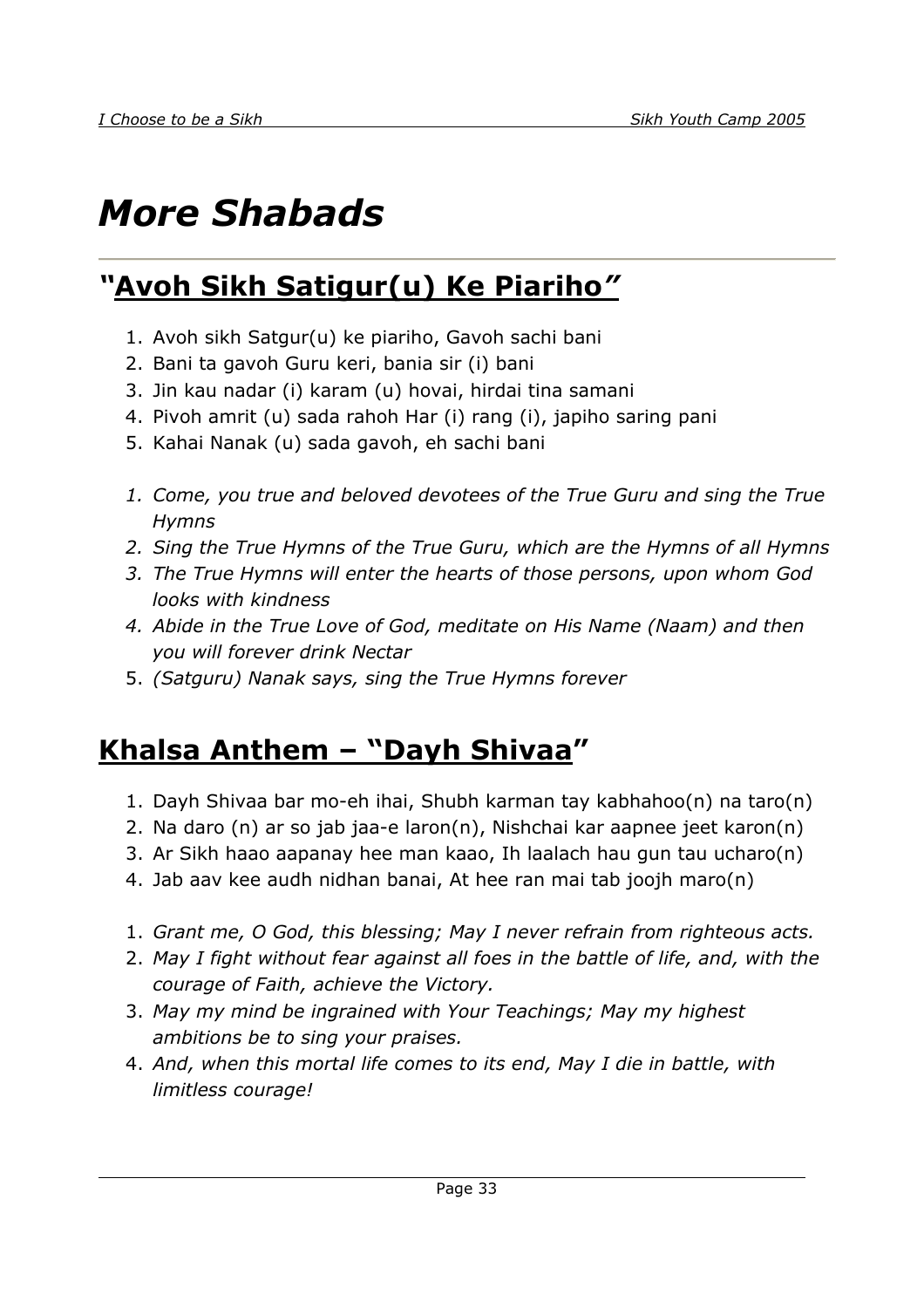### **Game of Love – "Jau Tau Praym"**

Jau tau praym khaylan kaa chaa-o Sir dhar talee galee mayree aa-o It maarag pair dhareejai *Sir deejai kaan na keejai* 

*If you desire to play the game of love, come this way with your head on your palm, once you have stepped on this path, be prepared to offer your head as sacrifice and fear not public opinion* 

Pehilaa maran kabool,

jeevan kee chhad aas

Ho-o sabhanaa kee raynukaa,

Tau aa-o hamaari paas

*Accept death first, become the dust under the feet of others (practice total humility), then come on my path* 

> Gagan damaamaa baaji-o, pari-o neeshaanai ghaa-o Khayt jo maandi-o soormaa, ab joojan ko daa-o Sooraa so pehichaanee-ai, Jo larai deen kay hayt Purjaa purjaa kat marai, Kabahoo na chhaadai khayt

*The battle-drum beats, aim is taken. The warrior enters the battlefield – it is time for combat. He alone is a true warrior, who fights for his 'dheen' (universal principles such as Truth, Justice, Love, Equality, Harmony, Charity and so on). Though cut to pieces he deserts not the battlefield.*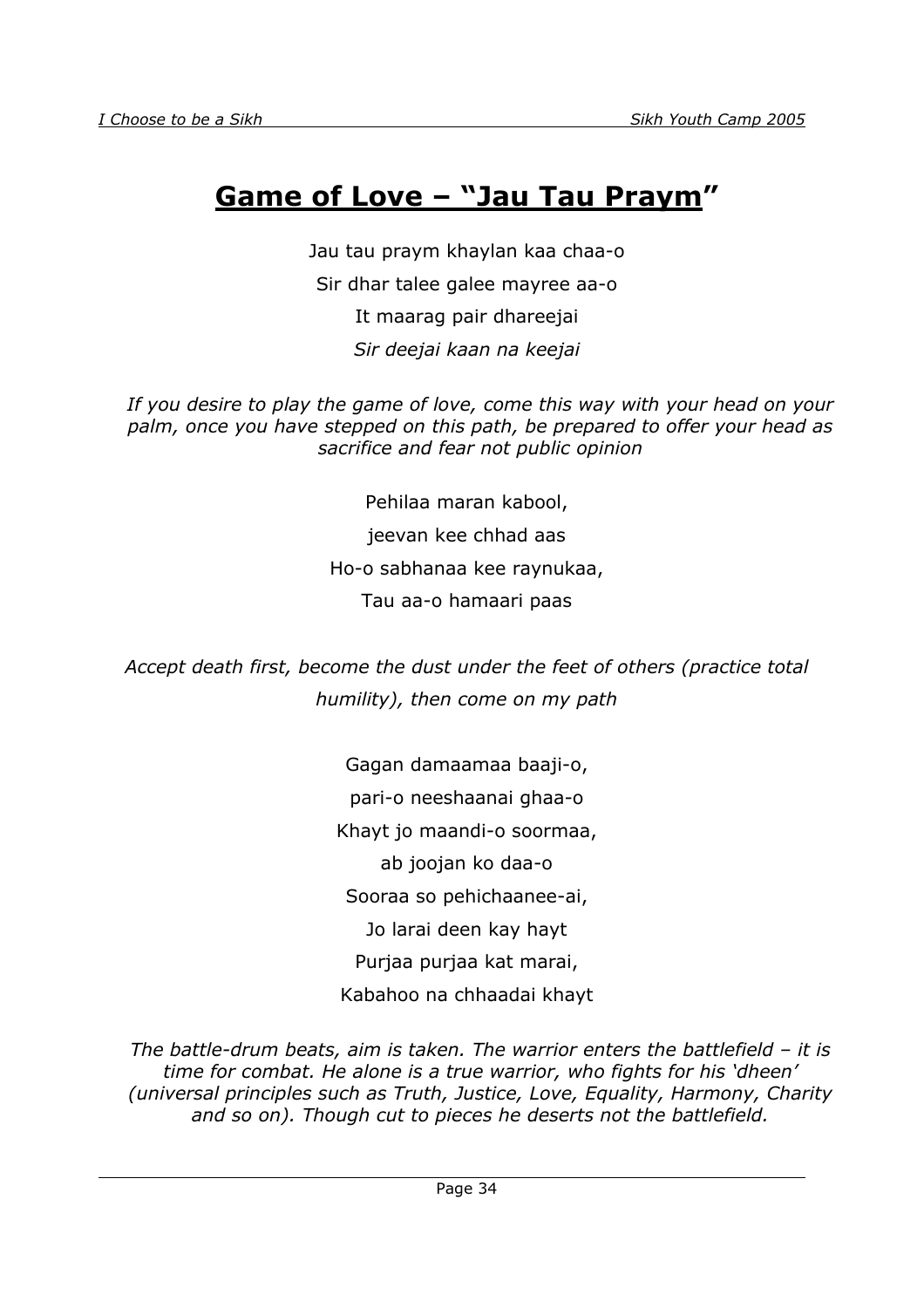### **Prayer Before Meals**

- 1. Dadaa Daataa ek hai sabhko devanhaar
- 2. Dhendhe tot na aava-ee agant bhare bhandar
	- 3. Jis daa ditaa khavana tis kaheeai saabas
- 4. Nanak hukam na chalaee naal khasam chalai ardaas

*1. One Waheguru gives to all His creations* 

- *2. When Waheguru gives, He gives without restrictions and has abundance of everything (for everyone)* 
	- *3. Let us thank Waheguru ji whose gifts of food we eat.*
- *4. Nanak says, with Waheguru, only humble supplications are fulfilled and not commands*

### **Nishan Sahib Selami**

Degh Tegh Fateh Panth Ki Jeet

Jhoolde Nishan Rahein Panth Maharaaj Ke.

Jugh jugh jite hovaye Khande de nishan di

> Boleh So Nehaal Sat Sri Akaal!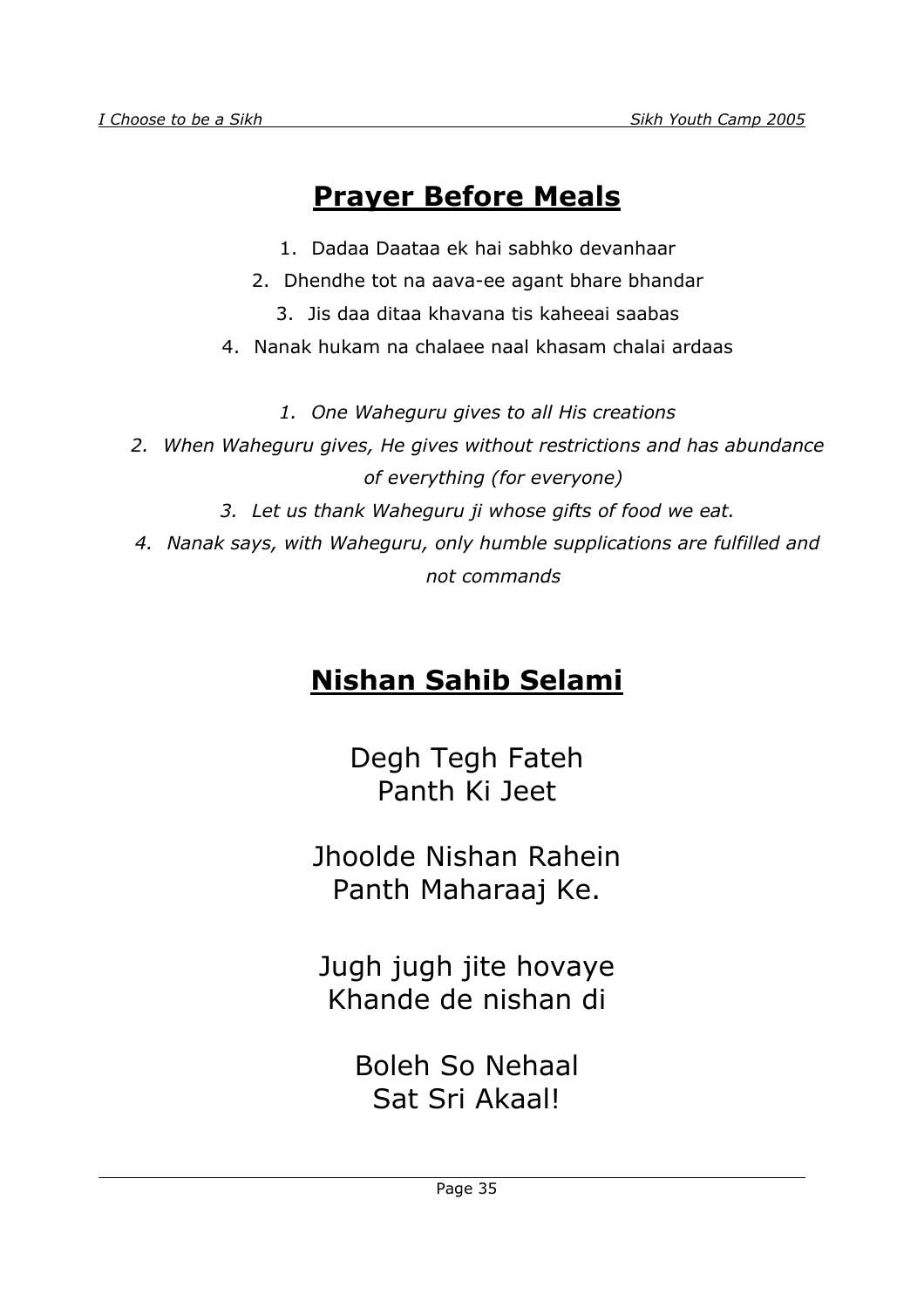# *My Resolutions - 'Meri Pertigya'*

- 1. I will, in the morning, after a bath and before breakfast:
	- Do 'Waheguru' Naam Simran for 5 minutes
	- Recite 'Mool Mantar' 10 times
	- Do the first 5 Pauris of Japji Sahib, followed by Salok 'Pavan Guru….'
	- Do Japji Sahib
- 2. I will before every meal:
	- Recite "Dadaa Daataa ek hai….."
- 3. I will, at dusk, before the evening meal
	- Do 'Mool Mantar' 10 times
	- Do the 'Rehras' Paath
- 4. I will, at night, before going to bed
	- Do 'Mool Mantar' 10 times
	- Recite 'Kirtan Sohila'

| 5. |                    | I will go to the local Gurdwara regularly and do seva |  |
|----|--------------------|-------------------------------------------------------|--|
| 6. | I will             |                                                       |  |
|    | Name (participant) | Witness (Counsellor)                                  |  |
|    | Date:              |                                                       |  |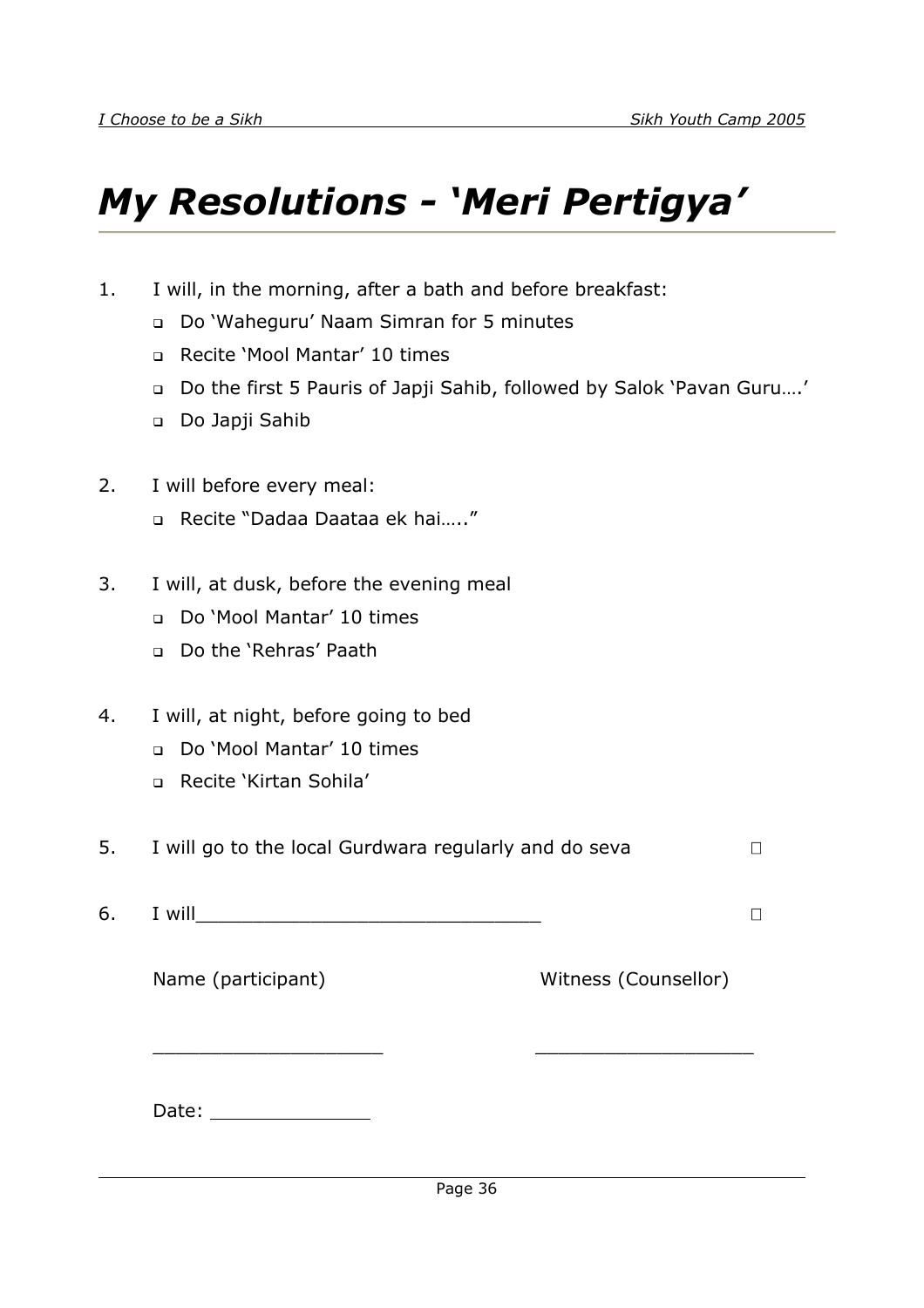## **My Notes**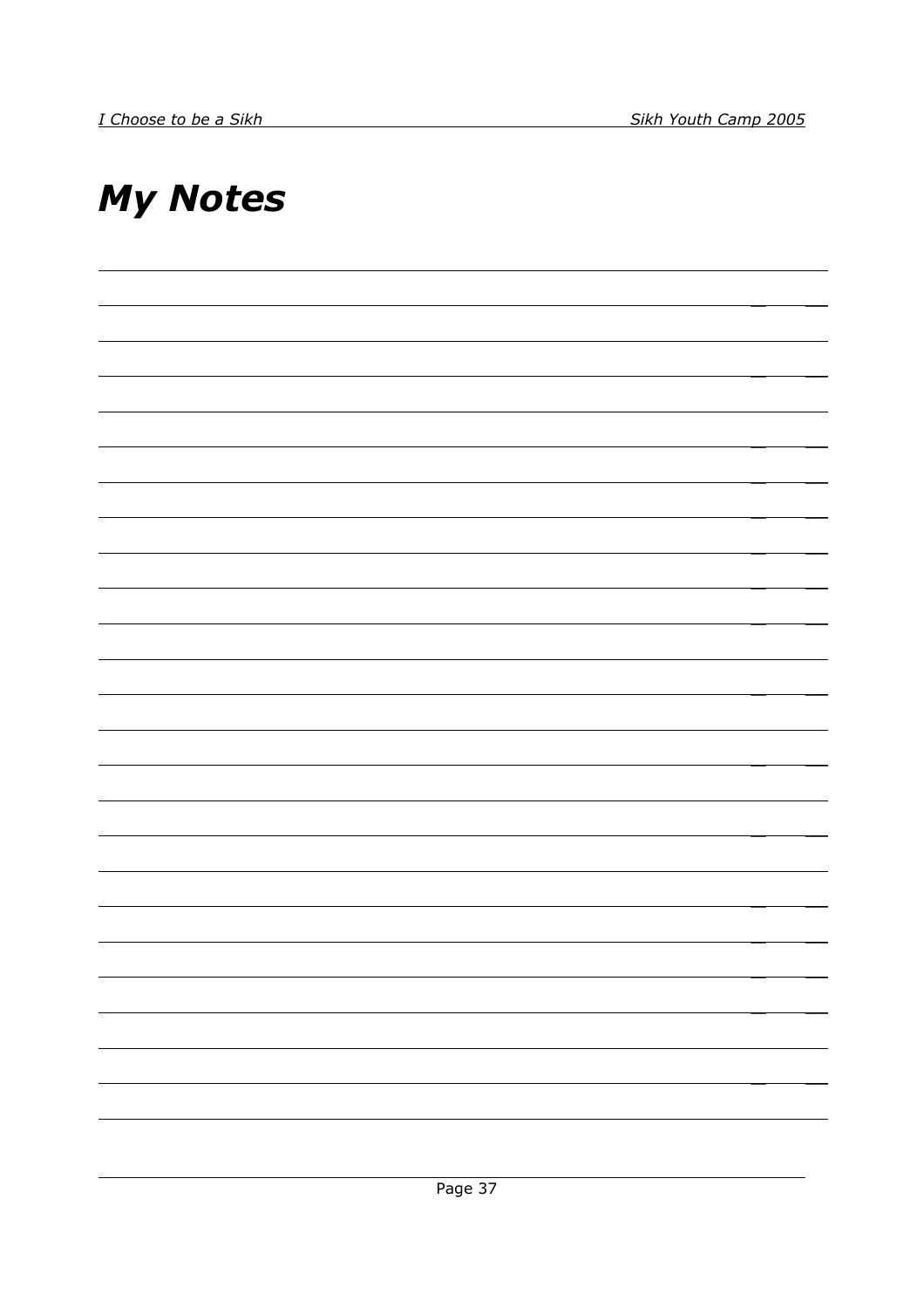| ۳ |
|---|
|   |
|   |
|   |
|   |
|   |
|   |
|   |
|   |
|   |